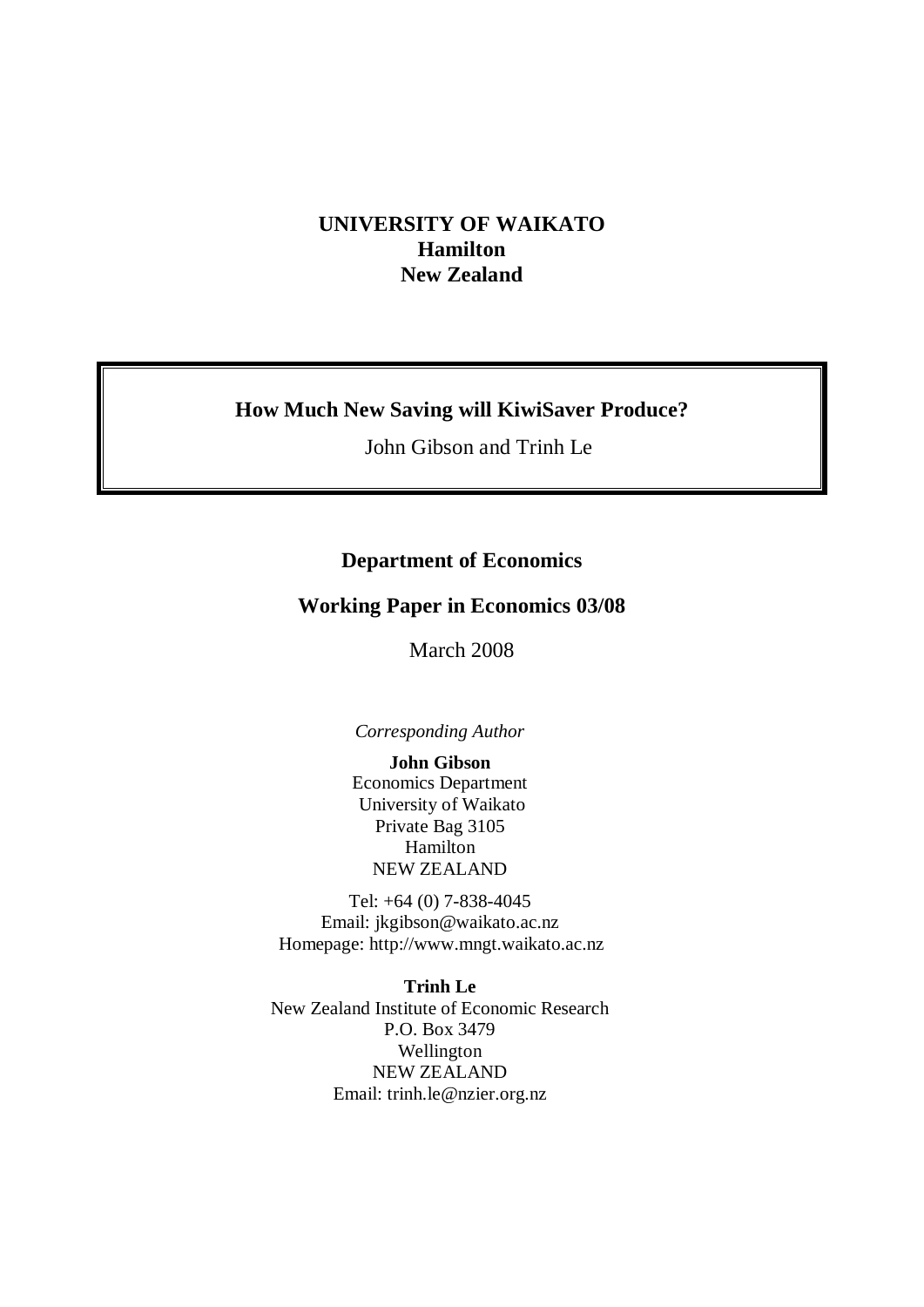#### **Abstract**

After two decades of tax neutrality for private saving, New Zealand policy changed radically with the recent introduction of tax incentives for KiwiSaver. A key issue for tax-favoured saving schemes is the extent to which existing saving is reshuffled versus new saving created by reduced consumption. Using data from a nationwide survey carried out by the authors, we estimate that each dollar of KiwiSaver balances represents only \$0.09-\$0.19 of new saving. The rest is either reshuffling amongst existing saving and debt by KiwiSaver members, or else taxpayer and employer transfers which reduce national saving elsewhere. Homeowners are least likely to fund their KiwiSaver contributions by reducing spending, indicating possible mis-targeting since owners are often blamed for excessive consumption arising from house price wealth effects. There is little evidence that KiwiSaver affects either the reported trend in saving or the presence of dis-saving. Since only one-tenth of households report negative saving, KiwiSaver may be a costly and ineffective solution to a relatively small problem of insufficient household saving.

#### **Keywords**

KiwiSaver retirement saving substitution effects tax incentives

**JEL Codes** 

H21, J26

#### **Acknowledgements**

We are grateful to Michael Littlewood, Grant Scobie, Susan St John and seminar audiences at Waikato, Motu and the Korea Institute of Public Finance for helpful comments and to Chris Hector for the implementation of the survey. All errors are the responsibility of the authors.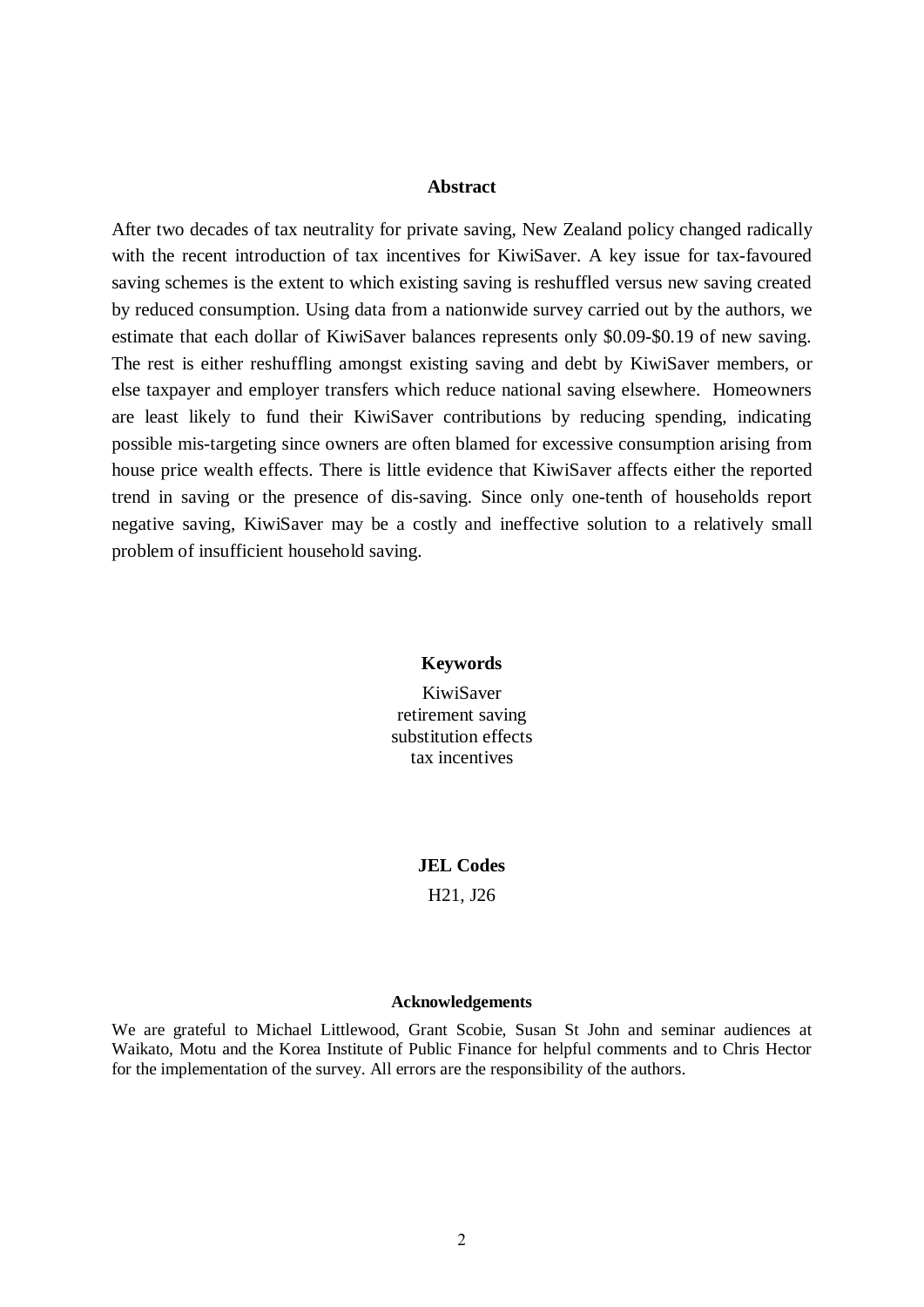### **I. Introduction**

<u>.</u>

Whether households have accumulated sufficient wealth to have decent retirement incomes and whether apparent falls in aggregate saving signal a falling preparedness for retirement are some of the most hotly debated questions in economics (Skinner, 2007; Scholz, Seshadri and Khitatrakun, 2006). Recent tax and retirement saving policy changes in New Zealand are motivated by a belief that aggregate saving has fallen and that future retirement incomes are in danger (Cullen, 2007) even though there is no necessary relationship between the household saving rate calculated from aggregate data, and the adequacy of saving for retirement by individuals (Coleman, 2006). Indeed, as *The Economist* points out, in regard to aggregate saving and research on the adequacy of saving in America:

'Ironically, economists [...] have become more sanguine [about individuals' savings adequacy] even as measured savings rates have fallen' [9/4/05, p.56]

But whether based on correct reasoning or not, the goals of raising national saving and improving the adequacy of individuals' private saving for retirement have emerged as central issues in economic policy making in New Zealand.

 In this regard, New Zealand's distinctive approach to retirement saving changed dramatically on 1 July 2007, with the introduction of tax incentives for KiwiSaver. The prior approach, which had been in place for 20 years, provided a non-contributory flat pension to anyone who qualified by virtue of age and residency and then let people supplement that as they saw fit without favouring one particular savings vehicle over another.<sup>1</sup> The underlying principle was one of tax neutrality for private saving (St John, 2007). In contrast, KiwiSaver provides large incentives to rearrange the form in which remuneration is received (Littlewood, 2008), enables some streams of income to be almost entirely tax-free,<sup>2</sup> and for moderately high earners (say, Professors) can enable lifetime tax liability to be reduced by almost \$100,000.

 The main KiwiSaver incentives are the \$1,000 tax-free contribution on first joining (the 'kickstart'), the matching contribution of up to \$20 per week (\$1,043 per year) from the

<sup>1</sup> In contrast to these two components, agencies such as the World Bank (1994) promote a 'threepillar' approach with (i) a non-contributory mandatory basic pension, (ii) contributory, and often mandatory forced savings, and (iii) voluntary savings (St John and Willmore, 2001).

<sup>&</sup>lt;sup>2</sup> The TTE regime in place from 1987 until the introduction of KiwiSaver had contributions to saving schemes made from after-tax income, income earned in the fund was taxed, and withdrawals from the fund were free from tax, giving a Taxed/Taxed/Exempt regime. Under KiwiSaver, employer contributions are tax free (up to a 4% of gross earnings limit) and income earned in the scheme is only partially taxed compared with equivalent income earned directly by individuals, so effectively an EtE regime has been created for this particular income stream.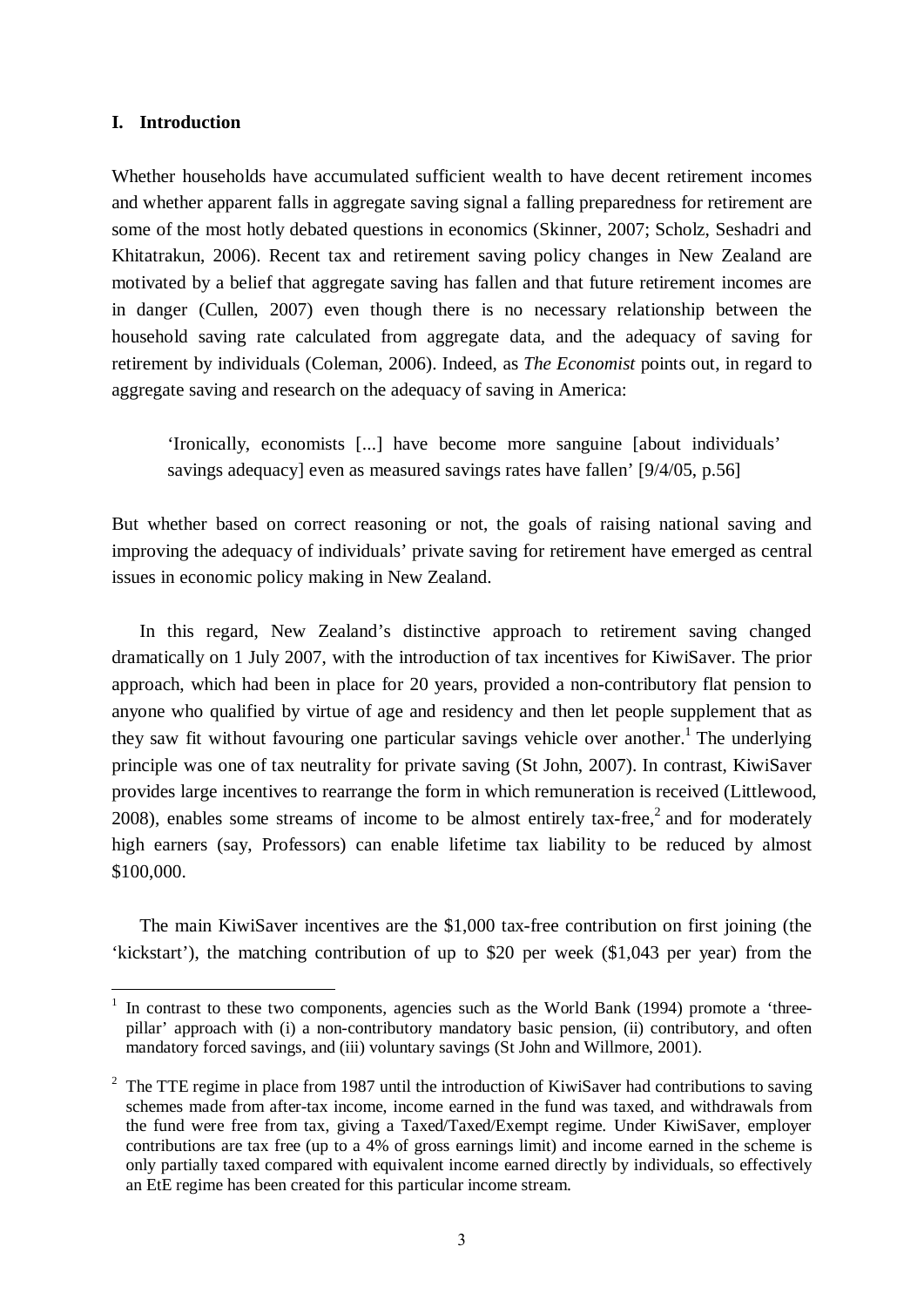government for members aged over  $18<sup>3</sup>$  and the exemption from Specified Superannuation Contribution Withholding Tax (SSCWT) for employer contributions up to a maximum of four percent of the employee's gross pay. In addition, there is a subsidy for the purchase of a first home of up to \$5,000 (subject to income and house price limits), a fee subsidy of \$40 per year, and from 1 April 2008 employers will receive a tax credit of up to \$20 per week to (partially) offset the cost of compulsory employer contributions into the accounts of employed KiwiSaver members. These employer contributions are set to rise from one percent in 2008 to four percent of the employee's gross salary by 2011. Also, the investment income earned within KiwiSaver schemes is favoured by comparison with equivalent income earned directly by individuals, with a tax rate of only 30 percent rather than the 39 percent on the highest paid. Existing superannuation schemes that become KiwiSaver-compliant can access many of these benefits, including the exemption from SSCWT for employer contributions and the matching government contribution of up to \$1,043 per year.

 Many of these incentives are fairly traditional, in the sense that many other countries use similar distortions in an attempt to increase saving. Yet most evidence concludes that taxfavoured retirement saving programs, like 401(k) employment-related schemes and Individual Retirement Accounts (IRAs) in the United States, do little to increase net saving and simply lead to a reshuffling of portfolios to take advantage of tax incentives (Engen, Gale and Scholz, 1996). Households who save the most in these schemes are largely contributing funds they would have saved anyway, while national saving falls because of the substantial loss in tax revenue from the exemption on tax on contributions into and returns within the accounts (Engen, Gale and Scholz, 1994). For example, Attanasio and DeLeire (2002) find that \$1,100 of the \$3,170 average IRA balance for new contributors over 1982-86 came from tax exemptions, and most of the rest was from contributors reshuffling their assets. Less than ten percent (\$275) came from genuine new saving, in the form of a reduction in consumption. A slightly higher estimate of the fraction of new saving comes from studies of 401(k) schemes; Engen and Gale (2000) estimate that between zero to 30 percent of 401(k) balances represent net additions to private saving, while Benjamin (2003) estimates that one quarter of  $401(k)$  balances represent new national saving.<sup>4</sup> Benjamin (2003) also finds that it is contributors without housing assets who have the highest fraction of new saving.

 These traditional tax incentives are in contrast to the main innovation when KiwiSaver was first announced in 2005, of automatic enrolment of all new employees who then had up

<u>.</u>

<sup>3</sup> While this is called a tax credit it has little to do with the tax system except as the source of the revenue for this grant. Thus, individuals who pay no tax, such as those out of the workforce, can still receive up to \$1,043 per year from the government into their KiwiSaver account if their own contributions match or exceed this level.

<sup>&</sup>lt;sup>4</sup> Neither of these estimates takes into account any deadweight losses from raising tax revenue elsewhere because of foregone tax on contributions to and fund earnings within 401(k) programs.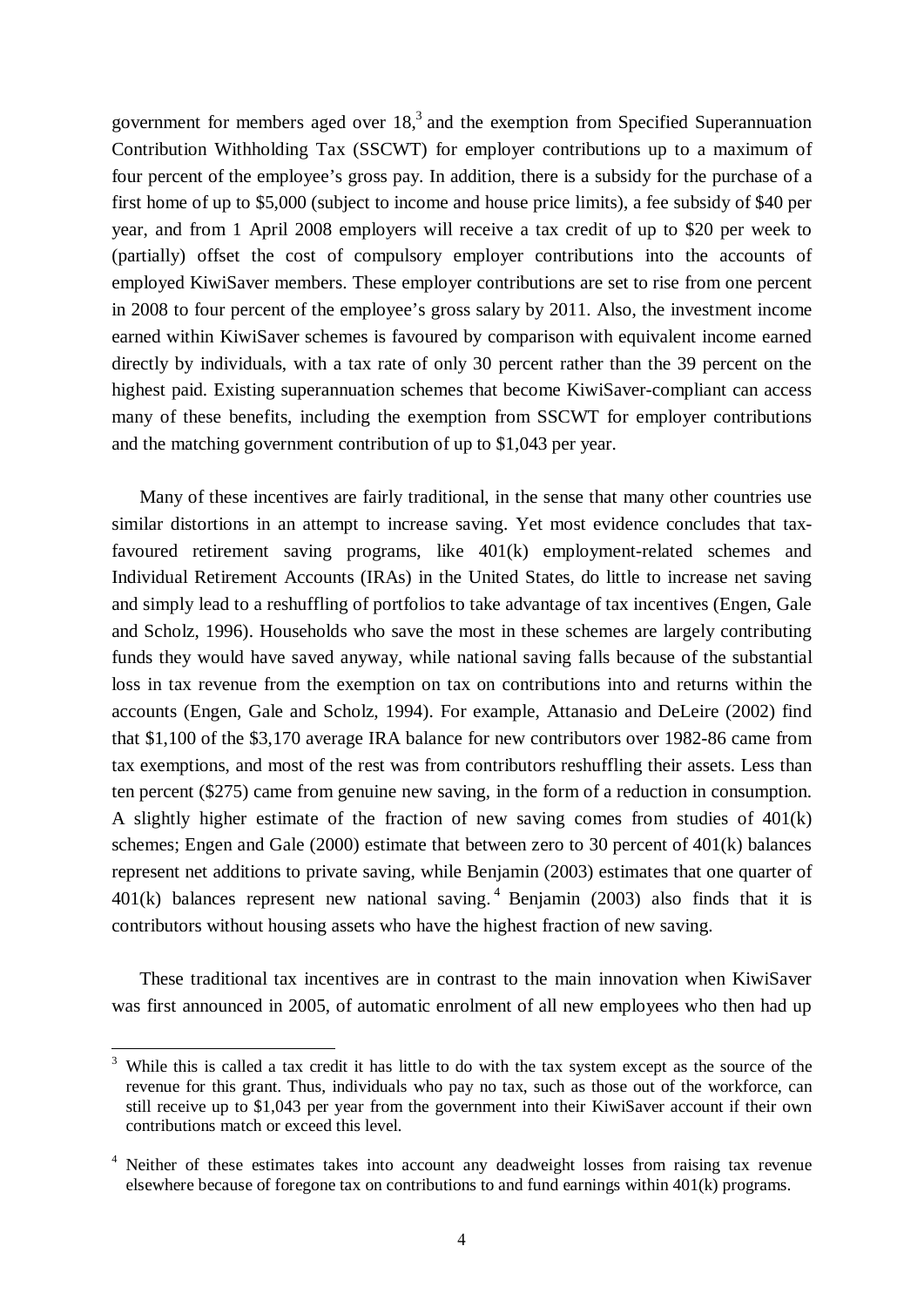to eight weeks to withdraw. This mechanism of requiring purposive opting-out rather than opting-in reflected findings from behavioural economics that people often procrastinate and face commitment problems when trying to save for old age (Thaler and Benartzi, 2004). Since auto enrolment could lock in people who otherwise wouldn't be saving and who may have few assets (most job-starters are young) it might be expected to reduce the scope for reshuffling and produce a higher fraction of new saving. Indeed, in a report done for the Inland Revenue Department (IRD) after KiwiSaver was announced but before the generous tax incentives were added, Toder and Khitatrakun (2006) predicted that KiwiSaver would have a more positive impact on national saving than programs like 401(k) since it did not rely so much on costly incentives and instead relied on lower cost auto enrolment.

 But the opportunity to observe the impact of a low-cost, low-incentive regime relying on automatic lock-in was lost once generous tax incentives were added to KiwiSaver in July 2007. In fact, the auto enrolment provision has made a relatively small contribution to KiwiSaver thus far. Only one-third of members (as at the end of 2007) are auto enrollees.<sup>5</sup> Moreover, the survey described below shows that these two membership groups are quite distinct, with auto enrollees younger and poorer than average, and direct enrollees older, more qualified, and much richer. Since auto enrollees are poorer, they also contribute less per capita, so their share of KiwiSaver member contributions is only one-quarter.

 This relative insignificance of auto enrolment also means that earlier predictions of how KiwiSaver might raise aggregate saving need revisiting. While a comprehensive evaluation under IRD leadership is planned, it may be several years before standard data sources show impacts on household saving. The Survey of Family, Income and Employment (SoFIE) is a candidate for such analysis since it collects information on assets and liabilities every second year, allowing household saving to be calculated from the change in net worth. However, wave 6 of SoFIE went into the field in October 2007 without any questions on KiwiSaver so it will not be until wave 8 in 2009/10 when necessary data are available. The processing lags in accessing SoFIE data make it likely that independent analyses will have to wait until 2012.<sup>6</sup> By that stage, cumulative government expenditure on KiwiSaver incentives will likely have exceeded \$6 billion,<sup>7</sup> which is equivalent to 3.5 percent of current GDP. Hence, it would

<u>.</u>

<sup>5</sup> Specifically, by 31 December 2007 there had been 183,400 auto enrollees, of whom 58,000 had opted out, and 255,700 direct enrolees. We are grateful to Michael Littlewood for providing these figures.

<sup>&</sup>lt;sup>6</sup> Moreover, SoFIE does not collect consumption data, so one of the most plausible strategies for identifying the impact on saving – of examining consumption changes for KiwiSaver members versus matched non-members will not be possible.

 $7$  According to a Memorandum to Cabinet 'Budget 2007: KiwiSaver Plus' (CAB (07) 136, 19 April, 2007) which is available from www.treasury.govt.nz the projected costs under the mid-estimate of a take up rate of 50% of the eligible population joining KiwiSaver after ten years rise from \$299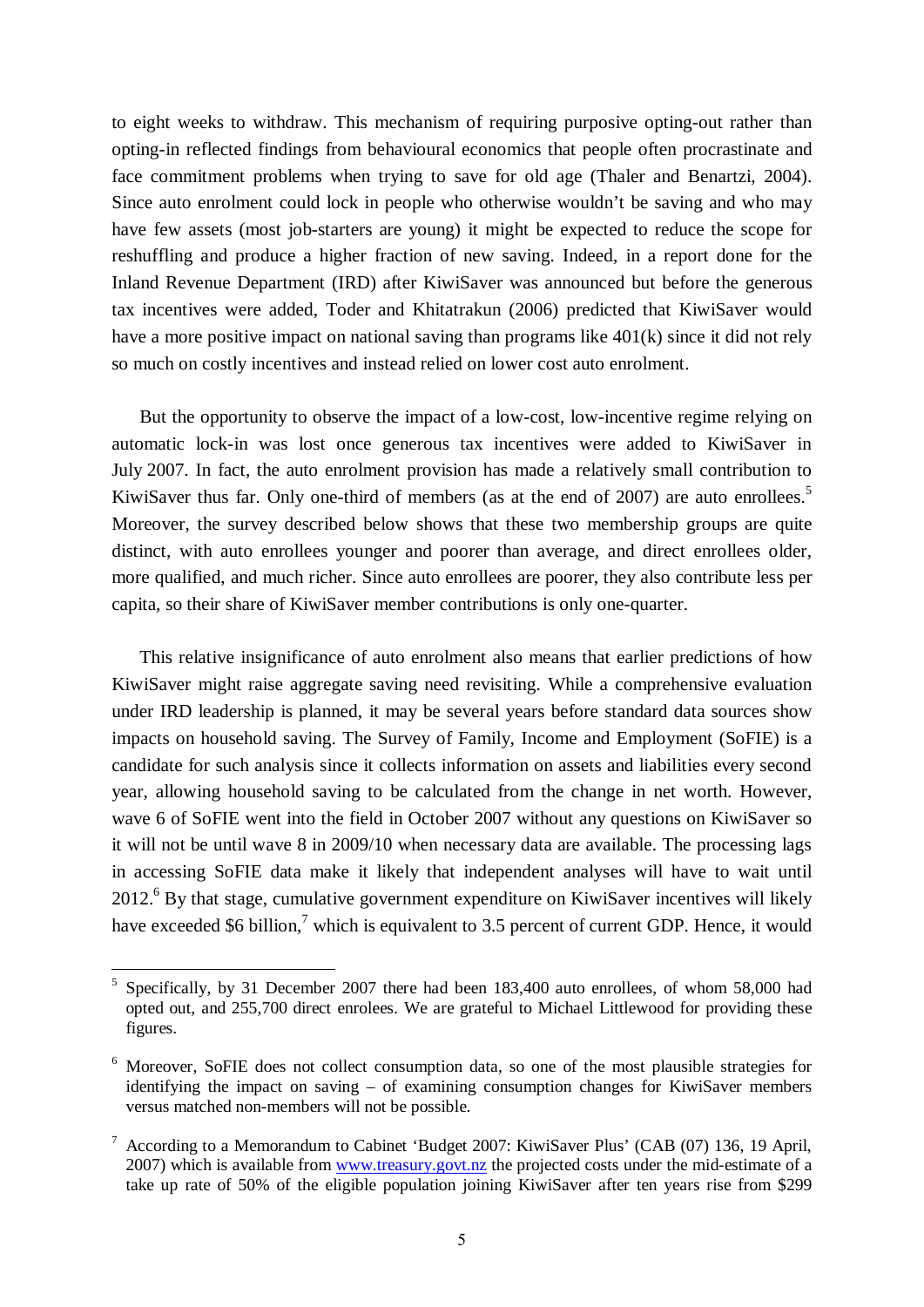be expensive to find out only then if the main effect of KiwiSaver incentives is just to encourage shifts from non-tax favoured saving into tax-favoured saving with little overall improvement in saving.

 Therefore to provide more immediate data to help inform the on-going appraisal of KiwiSaver and its associated tax incentives, we initiated a nationwide KiwiSaver survey in December 2007. Almost 400,000 people had joined KiwiSaver by this stage, requiring government expenditure of over \$800 million in the first year alone, making an evaluation even at this early stage desirable. A major objective of the survey was to estimate the fraction of money in KiwiSaver accounts that represented new saving, compared with money that was simply a reshuffling or a transfer from elsewhere that would offset any gain in national saving. The survey also obtained information that can be used to examine the impacts of KiwiSaver on saving trends and expectations about the adequacy of retirement incomes.

### **II. The KiwiSaver Survey**

<u>.</u>

The data used in this paper are from a nationwide postal survey carried out by the authors in December 2007 and January 2008. A simple random sample was drawn from the New Zealand electoral rolls, at a sampling rate of 1:2000 for all general electorates and a higher sampling rate, of 1:1000, for the Maori electorates since response rates were expected to be lower for Maori and a representative sample was desired. A total of 1662 survey forms were sent out, with 604 completed responses. The response rate was just over 38 percent, after adjusting for almost 100 cases where forms were not delivered due to changed addresses. A set of sampling weights were derived to account for both non-response and the higher sampling rate from Maori electorates and all results presented below are weighted to ensure that they are nationally representative of the population age  $18$  years and above.<sup>8</sup> These sampling weights range from 1370 to 13,700, with an average value of 4,810.

million in 2007/08 to \$1332 million in 2011/12 and have a cumulative nominal value of \$4.5 billion. However, since take up rates appear to be much higher (Crossan, 2007) either the high takeup rate of 65% after 10 years or the fast take up rate of 50% after five years appear more realistic. Both of these scenarios imply cumulative costs of over \$6 billion by 2012.

<sup>&</sup>lt;sup>8</sup> Specifically, we grouped responses into 36 cells, based on gender, two ethnicity categories (combining Maori and Pacific Islanders into one group and all other ethnicities into the other), three age groups (18-34, 35-54 and 55 and above) and three income ranges (\$25,000 and below, \$25,001 to \$50,000 and \$50,001 and above). The same grouping was applied to population totals derived from the New Zealand Income Survey, and the ratio of population in each cell to the number of KiwiSaver survey responses in the corresponding cell was used as the sampling weight. Ideally this procedure would have been carried out with the 2006 Census instead of the Income Survey, but the Census introduced the 'New Zealander' ethnicity category which is not comparable with the ethnic groups specified in the KiwiSaver survey. We are grateful to Steven Stillman for assistance with this weighting exercise.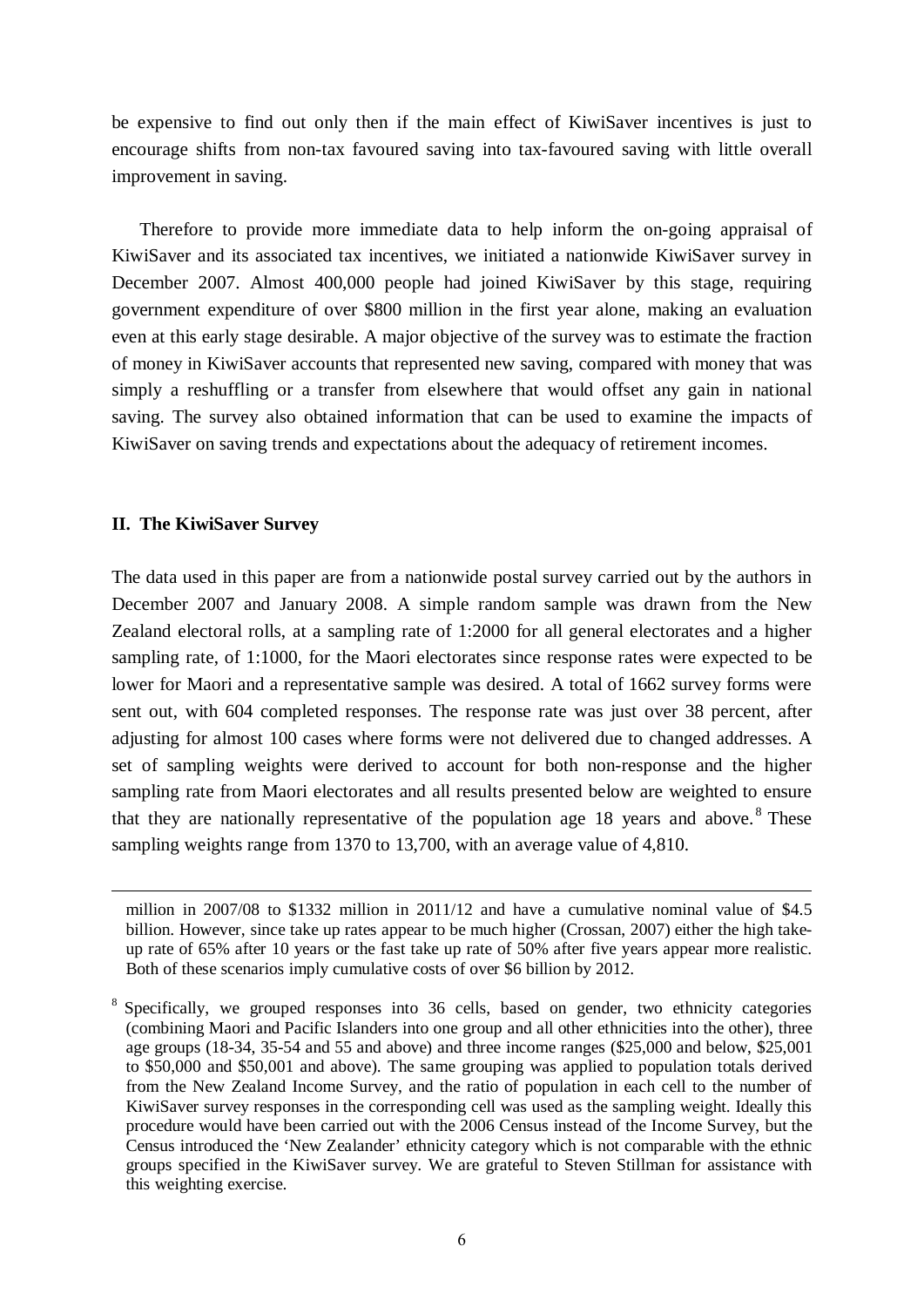The survey included questions on knowledge and use of KiwiSaver, the level of contributions that individuals and their employer made to KiwiSaver accounts and the method of joining (auto enrolment, direct enrolment, and having an existing saving scheme become KiwiSaver compliant). These details facilitate calculation of the tax incentives that individuals are eligible for, which vary between KiwiSaver and KiwiSaver compliant schemes. Demographic and economic details on the respondents were based on questions copied from the Census, with additional questions to capture information on earnings, since KiwiSaver contributions are mostly based on the level of gross earnings.  $A$  question was also added from the Survey of Consumer Finances (SCF), which is carried out in the US every three years and asks respondents whether, over the preceding year, the family's spending was less than, more than, or about equal to its income. Bucks, Kennickell, and Moore (2006) point out that even though only qualitative the answers to this question are a useful indicator of whether families are saving. In the most recent SCF (2004), seven percent of families in the U.S. reported that their spending usually exceeds their income. We also added another, similar, question, asking whether, over the past year, the amount that their household manages to save has gone up, stayed the same or gone down.

 Table 1 reports descriptive statistics from the survey for several characteristics of interest, for four sub-groups. The first group is the sample of those aged 18-64 who are not in either KiwiSaver or a KiwiSaver-compliant scheme, and covers the overlap of the eligible age range for KiwiSaver and being old enough to be on the electoral rolls. The second group is the KiwiSaver members who report that they are funding their own contribution either from money they would have saved anyway, by transferring money from other retirement accounts, by reducing debt repayments or by borrowing. We treat all of these methods as 'reshuffling'. The third group is those KiwiSaver members who report that they are paying for contributions from money that they would have spent. This group is, potentially, providing new saving; exactly how much depends on what is assumed about the fungibility of unspent money for repaying any debt they may have.<sup>10</sup> The last column of the table is for the aggregate of the KiwiSaver and KiwiSaver-compliant membership groups.

1

<sup>9</sup> The survey used the 14 income brackets from the 2006 Census, but the actual median income in each bracket rather than the middle of the range is then used in the calculations. This median is calculated from the 2006 New Zealand Income Survey, which obtains actual income levels rather than income ranges. We are grateful to Steven Stillman for providing these medians.

<sup>&</sup>lt;sup>10</sup> This partial reliance on assumptions is regrettable but given the complete absence in New Zealand of longitudinal data on consumption, saving, investment and debt, no other feasible form of analysis will offer more concrete evidence.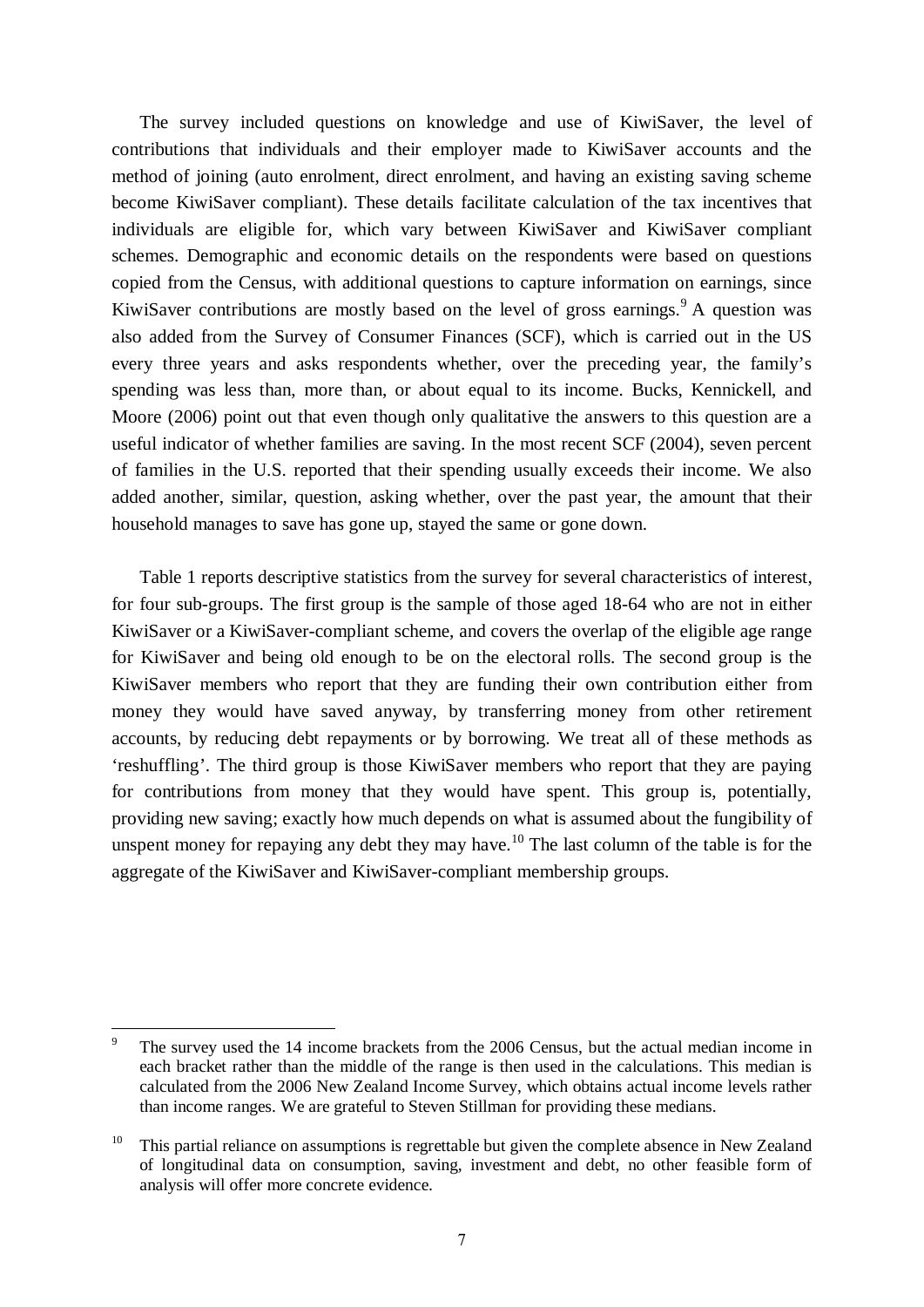|                                        | Non-Members<br>Age 18-64 | Pay by<br>Reshuffling<br>Saving or Debt | Pay by<br>Reducing<br>Spending | All<br>KiwiSaver |
|----------------------------------------|--------------------------|-----------------------------------------|--------------------------------|------------------|
| Age 18-34                              | 0.39                     | 0.27                                    | 0.32                           | 0.29             |
|                                        | $[0.03]$                 | [0.09]                                  | [0.08]                         | [0.06]           |
| Age 35-54                              | 0.47                     | 0.45                                    | 0.52                           | 0.49             |
|                                        | [0.03]                   | [0.08]                                  | [0.08]                         | [0.06]           |
| Age 55-64                              | 0.14                     | 0.28                                    | 0.16                           | 0.22             |
|                                        | $[0.02]$                 | $[0.07]$                                | [0.05]                         | $[0.04]$         |
| Male                                   | 0.48                     | 0.59                                    | 0.45                           | 0.51             |
|                                        | [0.03]                   | [0.08]                                  | [0.08]                         | [0.06]           |
| Maori and Pacific Island               | 0.16                     | 0.06                                    | 0.19                           | 0.13             |
|                                        | $[0.02]$                 | $[0.05]$                                | [0.07]                         | $[0.04]$         |
| 5th Form qualifications or below       | 0.29                     | 0.17                                    | 0.26                           | 0.22             |
|                                        | [0.03]                   | [0.06]                                  | [0.07]                         | [0.05]           |
| 6th or 7th Form, trade cert or diploma | 0.49                     | 0.55                                    | 0.40                           | 0.47             |
|                                        | $[0.03]$                 | [0.08]                                  | [0.08]                         | $[0.06]$         |
| Bachelors degree or higher quals       | 0.22                     | 0.28                                    | 0.34                           | 0.31             |
|                                        | $[0.02]$                 | [0.07]                                  | [0.07]                         | $[0.05]$         |
| Home owner                             | 0.63                     | 0.77                                    | 0.55                           | 0.66             |
|                                        | [0.03]                   | [0.09]                                  | [0.08]                         | $[0.06]$         |
| Income (annual, pre-tax)               | 35930                    | 47524                                   | 41872                          | 44509            |
|                                        | [1426]                   | [5102]                                  | [3631]                         | $[3067]$         |
| Sample size                            | 384                      | 47                                      | 52                             | 99               |
| Population                             | 1968222                  | 206821                                  | 236426                         | 443247           |
|                                        | [68733]                  | [34053]                                 | [36298]                        | [47688]          |

Table 1: Decembring Statistics for Vivi/Serrer New Members and Members by Dermont Method

Note: KiwiSaver members also includes members of KiwiSaver compliant schemes.

Standard errors of means in brackets

1

 The survey estimates of KiwiSaver membership compare well with official data. The estimate of 443,247 at the bottom of the last column in Table 1 is for the combination of KiwiSaver and KiwiSaver compliant schemes. Restricting attention just to KiwiSaver, for which monthly administrative data are reported, the survey estimate is 384,680 with a standard error of 45,780. Administrative data indicate that there were a total of 381,000 KiwiSaver members by the end of December 2007 and 414,000 by late January 2008. Approximately eight percent of these will be under age 18 and so will not show up in a sample based on the electoral rolls.<sup>11</sup> Therefore the relevant age group population is between 352,000 and 382,000, which is close to our survey estimate of 384,680.

 In terms of characteristics, the results in Table 1 indicate that KiwiSaver members are older, richer and better qualified than non-members. The age and income differences are especially apparent when comparing with those who pay their KiwiSaver contributions by reshuffling existing savings or debt. The reshufflers are also more likely to be male and to be home owners. In contrast, those from whom KiwiSaver is extracting new saving in the form

 $11$  Based on a report in the Beehive Bulletin of  $12/10/07$  that 8.6 percent of members are under age 20.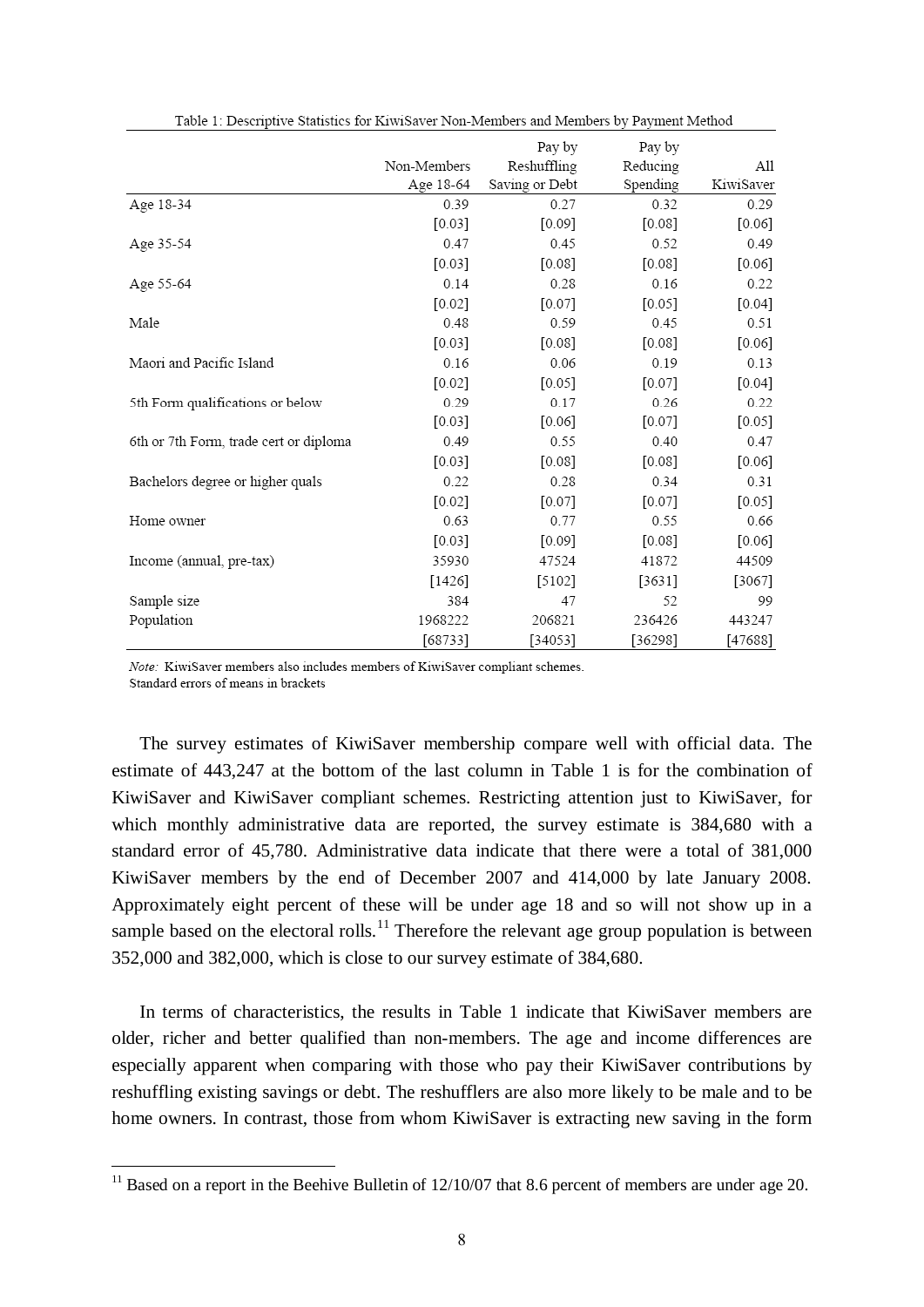of reduced consumption spending are more likely to either be women, Maori and Pacific Islanders, or those with low qualifications. These may not necessarily be the groups that can best afford to reduce current consumption spending, especially since New Zealand Superannuation replaces a higher proportion of their income at retirement than for others (Scobie, Gibson and Le, 2005). For example, to the extent that retirement saving is motivated by a goal of consumption smoothing, it may not be optimal to force Maori and Pacific Islanders to save more during a phase of their lifecycle when consumption is already low.

#### **III. Modeling the Sources of KiwiSaver Contributions**

According to Table 1, slightly more KiwiSavers pay their contributions by reducing spending than by reshuffling, but since reshufflers are richer they may still make a bigger contribution to the aggregate value of KiwiSaver balances. In addition to reshuffled and new saving contributions by members, the other sources of KiwiSaver balances are from the employer, the taxpayer and in the longer term, from the investment returns. The impact on national saving then depends on how public saving declines given the cost of the tax incentives and the loss in tax revenue from the exemption on tax on employer contributions and also on what proportion of the net employer contribution would have been saved in the absence of mandated contributions and tax incentives.

 To estimate the size of each source we make several simplifying assumptions. First, we ignore investment returns since these will not make a major contribution in the first year, and indeed in some cases were negative as world stock markets declined in late 2007. Second we allow members to have the full year contribution from their own payments, their employer payments, if any, and from the taxpayer even though some members may have been in the scheme for only a few months at the time of the survey. Third we base our estimates of total KiwiSaver balances just on those who had joined by the time of the survey because otherwise we have to forecast what sort of people would join in the remainder of the first year and how much they would contribute. This assumption does not affect our estimate of the fraction of KiwiSaver balances which is new saving, which is our main focus. We also assume that net employer contributions would otherwise have shown up in national saving through either corporate tax receipts or PAYE income tax on higher gross salary of employees.

 The final assumption we make concerns the fungibility of funds for those KiwiSaver members who report paying their contributions from reduced spending. Many of these respondents had mortgages on either their home or some other property so their reduced consumption spending also could have been allocated to faster repayment of mortgage debt rather than going into KiwiSaver. Consequently, even KiwiSaver contributions for this group could be viewed as reshuffling, in the form of slower than feasible repaying of debt.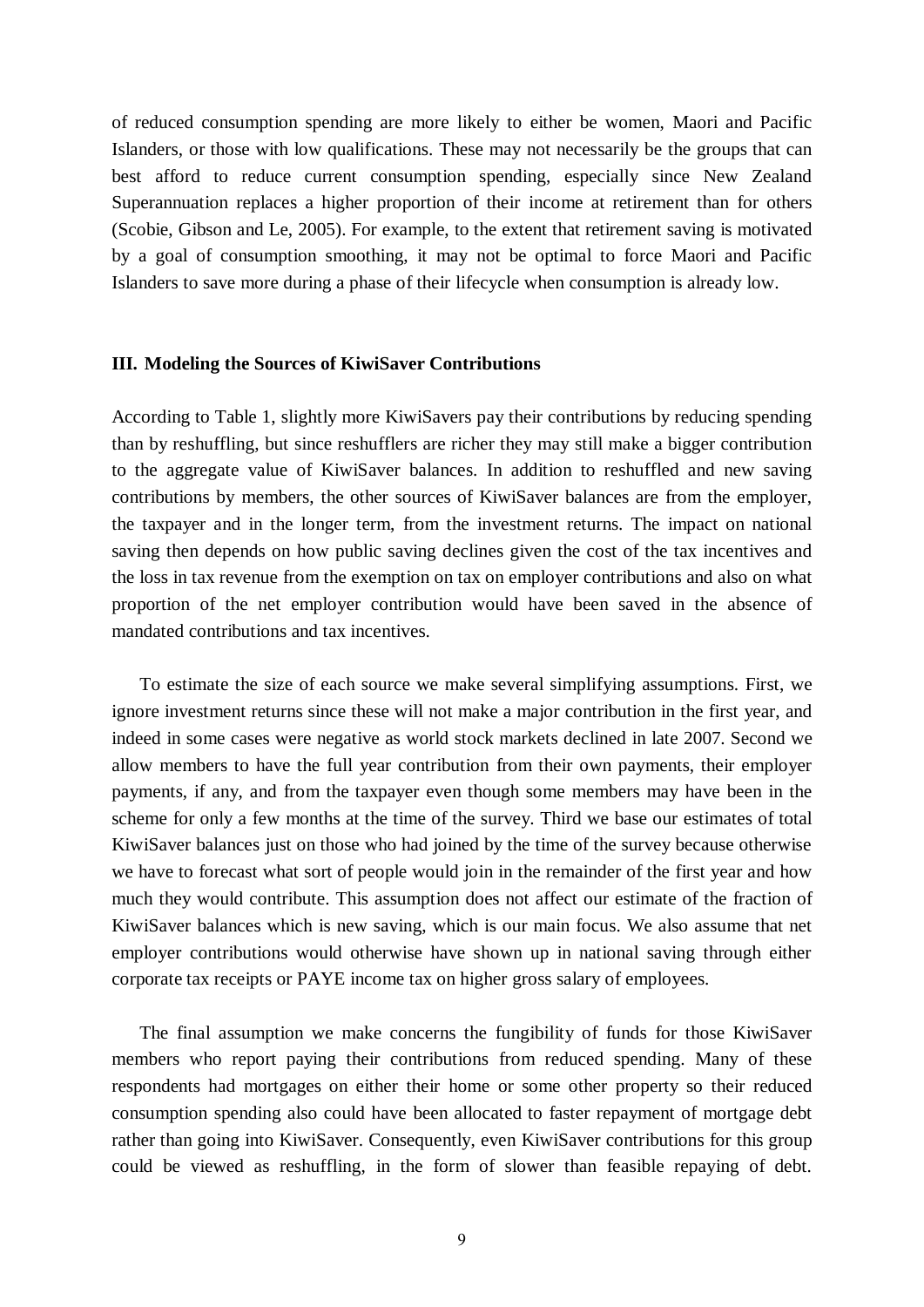Alternatively, one could assume complete inflexibility for repaying mortgages faster, so that all reduced spending is allocated to KiwiSaver contributions as new saving. The truth should be somewhere between these two extremes and so a range of estimates is given, varying the share, θ of member contributions reported as coming from 'reduced spending' that are assumed to be allocated to mortgage debt repayment.

 The estimated total value of first year KiwiSaver balances is \$1,736 million, for those who had joined by the time of the survey and following the assumptions set out above. The largest source of these balances is the taxpayer, who contributes \$863 million (Table 2). The second largest source is reshuffled member contributions, which range from \$547 million ( $\theta$ )  $= 1$ , so all reduced spending by KiwiSaver members with mortgage debt goes into faster debt repayment) down to \$372 million ( $\theta = 0$ ). Conversely, new saving by members, in the form of reduced consumption spending, ranges from \$162 million ( $\theta = 1$ ) to \$337 million ( $\theta = 0$ ). The smallest source of funds is from employers (net of the SSCWT exemption), who provide \$164 million.

| Table 2: Estimated Components of KiwiSaver Account Balances in First Year of the Scheme |                 |                 |                 |                 |                 |
|-----------------------------------------------------------------------------------------|-----------------|-----------------|-----------------|-----------------|-----------------|
|                                                                                         | $\theta = 0.00$ | $\theta$ = 0.25 | $\theta$ = 0.50 | $\theta$ = 0.75 | $\theta$ = 1.00 |
|                                                                                         |                 |                 |                 |                 |                 |
| New saving by member (\$mil)                                                            | 337             | 293             | 249             | 206             | 162             |
|                                                                                         | $[48]$          | $[44]$          | $[42]$          | $[41]$          | $[42]$          |
| Reshuffled by member (\$mil)                                                            | 372             | 416             | 459             | 503             | 547             |
|                                                                                         | $[52]$          | [50]            | $[50]$          | $[51]$          | $[54]$          |
| Transfer from employers (\$mil)                                                         | 164             | 164             | 164             | 164             | 164             |
|                                                                                         | $[34]$          | $[34]$          | [34]            | $[34]$          | $[34]$          |
| Transfer from taxpayers (\$mil)                                                         | 863             | 863             | 863             | 863             | 863             |
|                                                                                         | $[55]$          | $[55]$          | $[55]$          | $[55]$          | $[55]$          |
| Ratio of new saving to total balance in                                                 | 0.19            | 0.17            | 0.14            | 0.12            | 0.09            |
| KiwiSaver accounts                                                                      | [0.03]          | [0.02]          | $[0.02]$        | [0.02]          | [0.02]          |

Note: Estimates are national totals for the population aged 18-64 and exclude any first year investment income earned within the KiwiSaver funds. Member and employer contributions and taxpayer subsidies are calculated on a full-year basis since the month of joining was not reported in the survey.

 $\theta$  is the share of those member contributions that are reported to come from "reduced spending" which is assumed to be allocated to debt repayment, for those respondents who had mortgages on dwellings and other properties.

Standard errors of means in brackets

 The results in Table 2 suggest that KiwiSaver produces very little new saving. Specifically, each dollar of KiwiSaver balances appears to represent only \$0.09-\$0.19 of new saving. This low efficiency should not be surprising since it is within the estimated range found for IRAs in the U.S. by Attanasio and DeLeire (2002) and for the 401(k) program by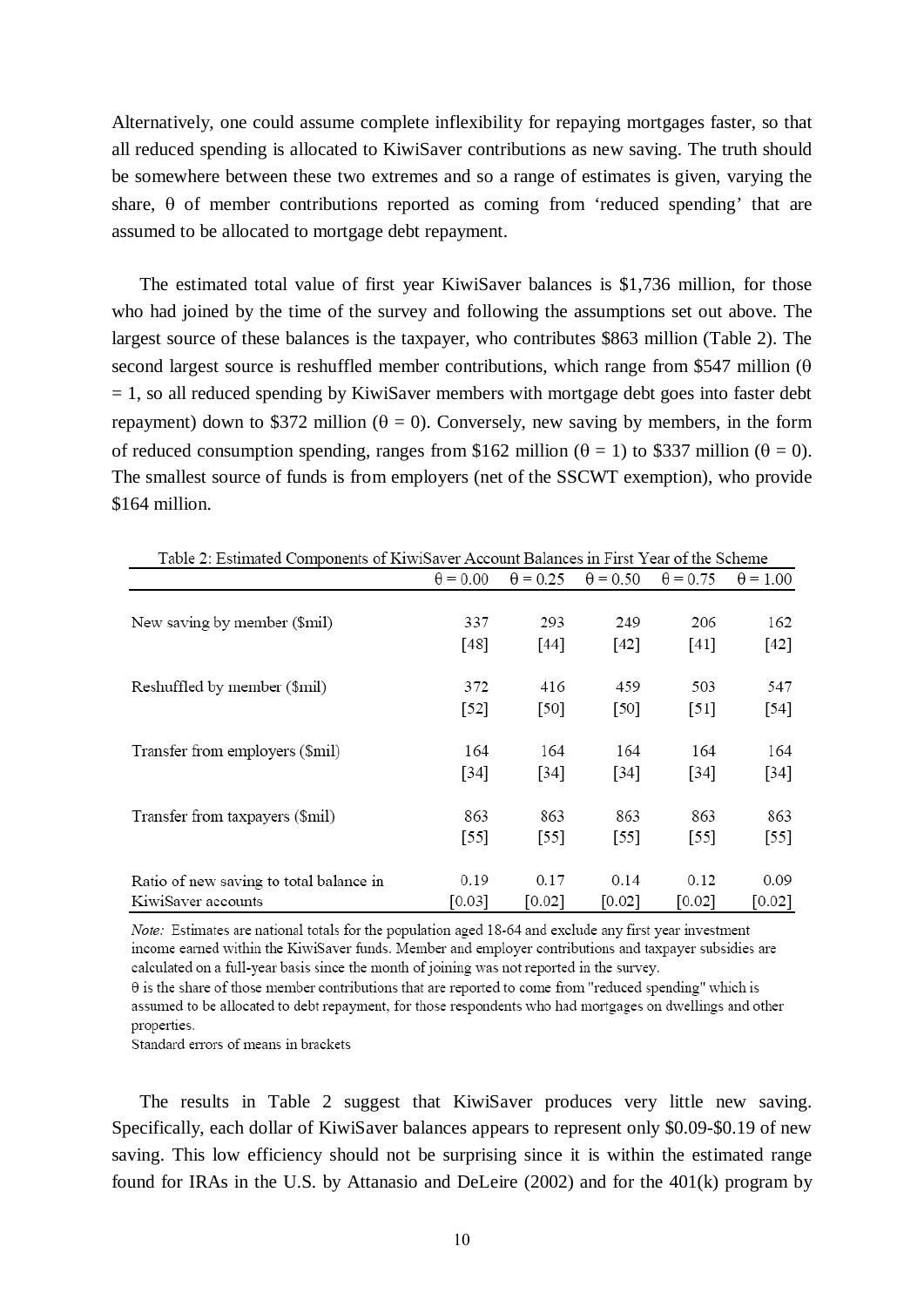Engen and Gale (2000) and Benjamin (2003). If allowance is made for the marginal cost of taxation, at an assumed cost of, say, \$0.30 per dollar of revenue either foregone or raised elsewhere and then transferred into KiwiSaver balances,  $^{12}$  it is quite likely that national saving is actually reduced by KiwiSaver. Specifically, for any  $\theta > 0.25$  in Table 2, the deadweight cost of transferring \$863 million of tax revenue into KiwiSaver accounts exceeds the estimated amount of new saving. The reduction in national saving is even more likely once administration, compliance and implementation costs of KiwiSaver are counted. Ironically, there is corroborating evidence for a negative effect of KiwiSaver on national saving from the government's own macroeconomic forecasts. According to Treasury (2007), the fiscal cost of KiwiSaver is estimated to be \$1.2 billion in 2011 while the effect on household saving is expected to be only \$1.1 billion.

 The estimate of \$0.09-\$0.19 of new saving per dollar in KiwiSaver balances is an average that hides considerable variation across population sub-groups. Some groups like homeowners have attracted considerable attention as a source of perceived saving problems. Specifically, they are claimed to be spending beyond their income, due to wealth effects from rising house prices (Bollard and Hunt, 2008). Hence it is worth looking at disaggregated evidence to see which groups have a new saving fraction which varies from the 9-19 percent average. In Table 3 we report estimates for probit models of the decision to fund KiwiSaver contributions from reduced spending (as opposed to funding them from reshuffling). The estimation sample is restricted to KiwiSaver and KiwiSaver compliant members, although the results are still weighted to national totals of this combined group.

 The most important result in Table 3 is that KiwiSaver seems to be unsuccessful at extracting much new saving from homeowners. Specifically, homeowners are 45-88 percent less likely to fund their KiwiSaver contributions from reduced spending than are renters with otherwise similar characteristics. The strongest effect is for those KiwiSaver members who own their home mortgage-free; for this group the likelihood of funding contributions from reduced spending is 72-88 percent lower than for renters. This result corroborates the finding of Benjamin (2003), for the U.S., where it is contributors without housing assets whose 401(k) balances have the highest fraction of new saving rather than reshuffled saving.

1

<sup>&</sup>lt;sup>12</sup> Thomas (2007) uses the 1986 New Zealand tax reform as a 'natural experiment' to estimate a total deadweight loss of 29 cents for each dollar of tax revenue collected in 1986. Attempts to use the same methodology for tax reforms in 2000 were less successful, so up to date estimates of the marginal cost of taxation in New Zealand are currently lacking. Treasury calculations assume a deadweight cost estimate of 20%, which is viewed as a 'conservative' assumption.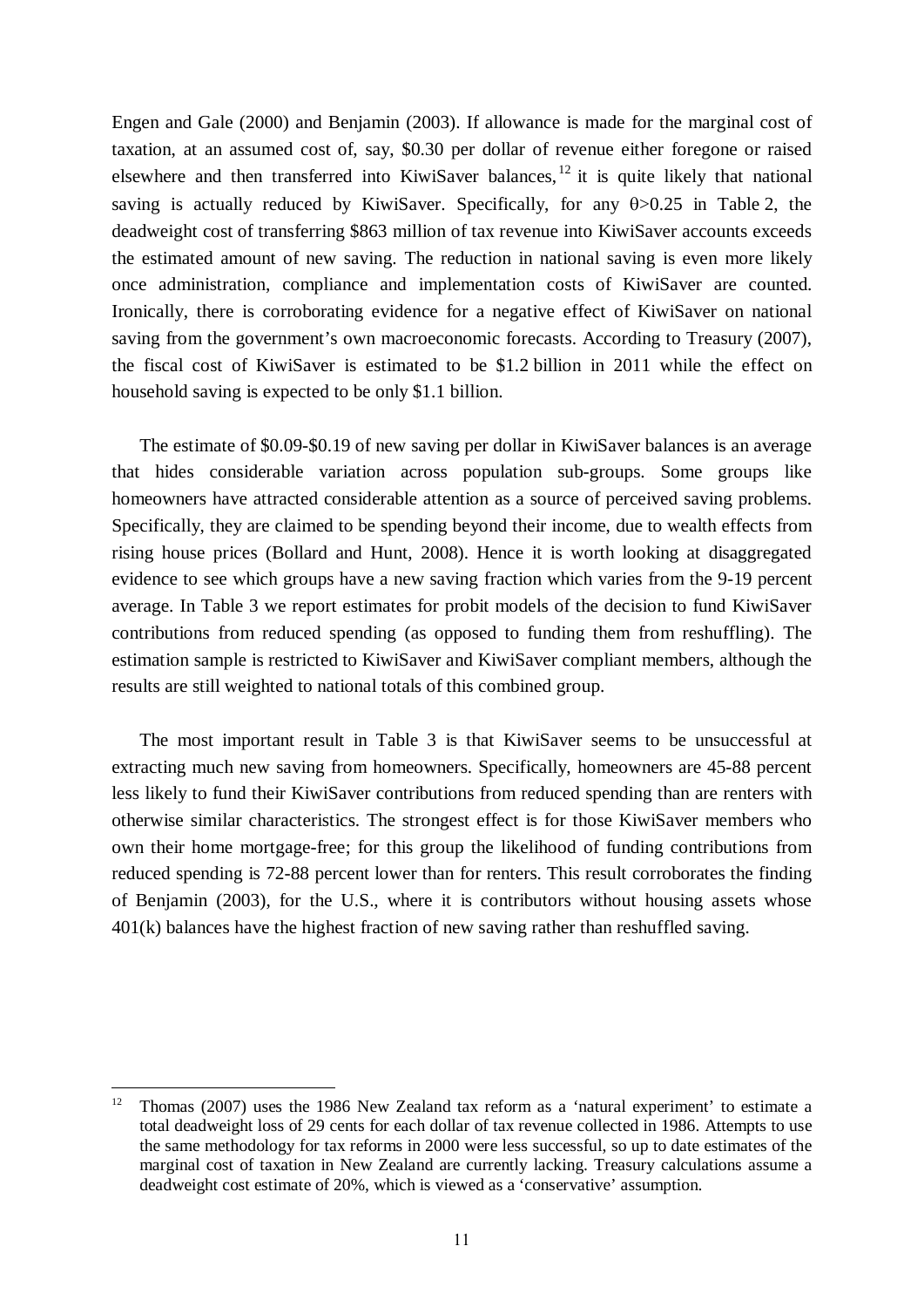|                                        | All KiwiSaver Members <sup>a</sup> |          | Direct Enrollees Only |                          |       |             |
|----------------------------------------|------------------------------------|----------|-----------------------|--------------------------|-------|-------------|
|                                        |                                    | Standard |                       | Standard                 |       |             |
|                                        | Coefficient <sup>b</sup>           | error    | $P >  z ^c$           | Coefficient <sup>b</sup> | error | $P >  z ^c$ |
| Age                                    |                                    |          |                       |                          |       |             |
| Age 18-34                              | ref group                          |          |                       |                          |       |             |
| Age 35-54                              | 0.092                              | 0.177    |                       | 0.034                    | 0.259 |             |
| Age 55-64                              | 0.120                              | 0.244    |                       | 0.124                    | 0.324 |             |
| Gender                                 |                                    |          |                       |                          |       |             |
| Female                                 | ref group                          |          |                       |                          |       |             |
| Male                                   | $-0.254$                           | 0.125    | **                    | $-0.433$                 | 0.160 | 水米          |
| Ethnicity                              |                                    |          |                       |                          |       |             |
| Maori and Pacific Island               | 0.253                              | 0.182    |                       | 0.170                    | 0.235 |             |
| Other ethnic groups                    | ref group                          |          |                       |                          |       |             |
| Education                              |                                    |          |                       |                          |       |             |
| Fifth form qualifications or below     | ref group                          |          |                       |                          |       |             |
| 6th or 7th Form, trade cert or diploma | $-0.215$                           | 0.175    |                       | $-0.172$                 | 0.227 |             |
| Bachelors degree or higher quals       | 0.159                              | 0.199    |                       | 0.139                    | 0.239 |             |
| Income Group                           |                                    |          |                       |                          |       |             |
| Up to \$30,000                         | ref group                          |          |                       |                          |       |             |
| \$30,001-\$70,000                      | 0.359                              | 0.155    | 奉宗                    | 0.477                    | 0.167 | 水米          |
| \$70,001 and above                     | 0.203                              | 0.168    |                       | 0.187                    | 0.182 |             |
| Home Ownership                         |                                    |          |                       |                          |       |             |
| Renter                                 | ref group                          |          |                       |                          |       |             |
| Own - with a mortgage                  | $-0.454$                           | 0.169    | 冰冰                    | $-0.515$                 | 0.226 | *           |
| Own mortgage-free                      | $-0.720$                           | 0.105    | 冰米米                   | $-0.877$                 | 0.093 | ***         |
| Membership Category                    |                                    |          |                       |                          |       |             |
| Directly enrolled                      | ref group                          |          |                       |                          |       |             |
| Auto enrolled                          | $-0.326$                           | 0.183    | ∗                     |                          |       |             |
| KiwiSaver compliant scheme             | $-0.316$                           | 0.168    | *                     |                          |       |             |
| Number of household (HH) members       | $-0.191$                           | 0.086    | 奉宗                    | $-0.008$                 | 0.103 |             |
| Number of dependent children in HH     | 0.294                              | 0.100    | 水水泳                   | 0.109                    | 0.130 |             |

| Table 3: Probit Models of Probability of Paying KiwiSaver Contributions From Reduced Spending |  |
|-----------------------------------------------------------------------------------------------|--|
|                                                                                               |  |

Note: Number of observations = 98 for the regression with all members and 70 for the regression with direct enrollees only. The pseudo- $R<sup>2</sup>$  for the all member model is 0.29 and for the direct enrollee model is 0.41. The Wald tests for the goodness of fit of the entire model are 34.71 for the all member model and 36.75 for the direct enrollee model. These are statistically significant at the 0.01 level. <sup>a</sup>Includes members of KiwiSaver compliant schemes.

<sup>b</sup>The coefficients are transformed into marginal effects, showing the effect of a one unit change in the explanatory variable on the

probability of reporting that their KiwiSaver contribution is being paid from money they would have spent.

 $c$  \*\*\* = significant at 0.01, \*\* = significant at 0.05, \* = significant at 0.1.

 The other groups who are less likely to fund their KiwiSaver contributions from reduced spending are males (25-43 percent less likely) and those who are either in KiwiSaver compliant schemes or who are auto-enrolled (both 32-33 percent less likely). This last result is surprising because it might be expected that since auto enrollees may not otherwise be in a saving scheme, they should have a reduced scope for reshuffling existing saving. Given this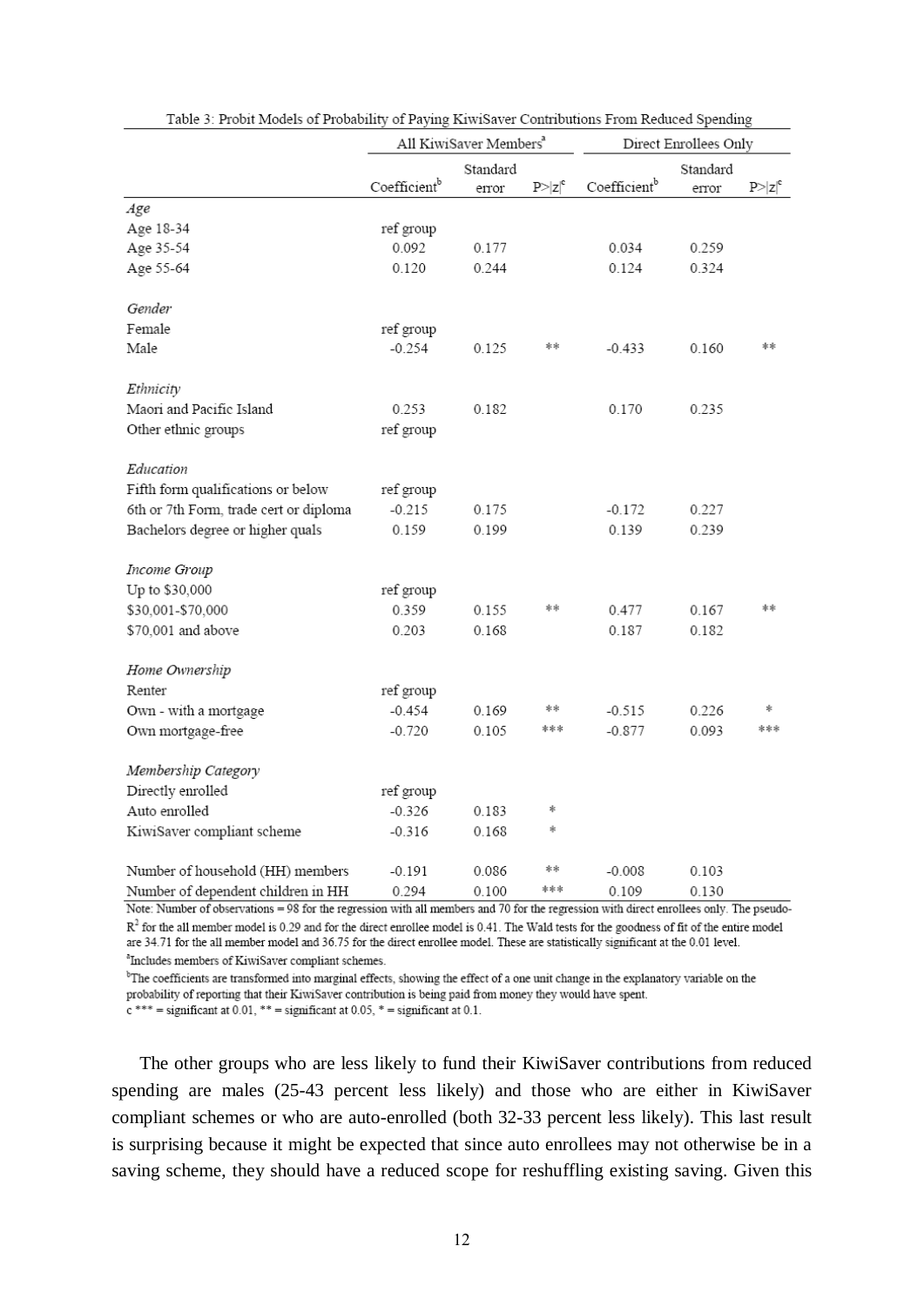unexpected result, a check on the robustness of the other patterns is carried out by reestimating the probit model, just on the group of direct enrollees (reported in the final columns of Table 3). Almost all of the patterns stay the same, and in fact become stronger for homeowners, males and the middle income group, who are seen to be more likely to fund their contributions by reducing spending (conditional on homeownership status).

#### **IV. Estimating the Impacts of KiwiSaver**

The stated goals of KiwiSaver are to improve the financial position of New Zealanders in retirement and increase aggregate saving. The evidence in Table 2 on aggregate KiwiSaver balances suggests that the second goal may not be achieved. An evaluation of the first goal requires examining household-level impacts. The questionnaire asked about several potential impacts, including expectations of the adequacy of retirement incomes and qualitative indicators of saving versus dis-saving and the trend in saving. In this section we examine the results for these indicators to see what impacts KiwiSaver may already be having.

 Since KiwiSaver members differ from non-members in many observable (see Table 1) and unobservable ways, simple comparisons of means are unlikely to provide an unbiased estimate of the impact of joining KiwiSaver. Regression models can control for differences in average characteristics, but many studies show that this method is less successful at dealing with the sample selection problem that occurs when subjects in non-experimental studies cannot be randomly assigned to 'treatment' and 'control' groups. Such problems are relevant to attempts to measure impacts of KiwiSaver since members choose to join (even auto enrollees have the choice to opt out).

 Propensity-score matching (PSM) is an increasingly popular non-experimental evaluation method, with proponents claiming that it can replicate experimental benchmarks when appropriately used (Dehejia and Wahba, 2002). Using PSM to estimate the impact of KiwiSaver entails first estimating a probit equation for the probability of a respondent being a member (including of KiwiSaver compliant schemes). The resulting propensity score then allows each member to be matched only to those non-members whose characteristics give them similar predicted probabilities of being members. A comparison of the two matched samples then gives an estimate of the 'average treatment effect' which in this case is the impact on the outcome variable from joining KiwiSaver. Several matching approaches are available, including matching each treated observation, *i* to the *nearest neighbour* (or neighbours) from the control group, and *kernel* matching where a weighted average of the *j* control group neighbours is taken with weights proportional to the closeness of propensity scores for *i* and *j*. We use the kernel matching approach.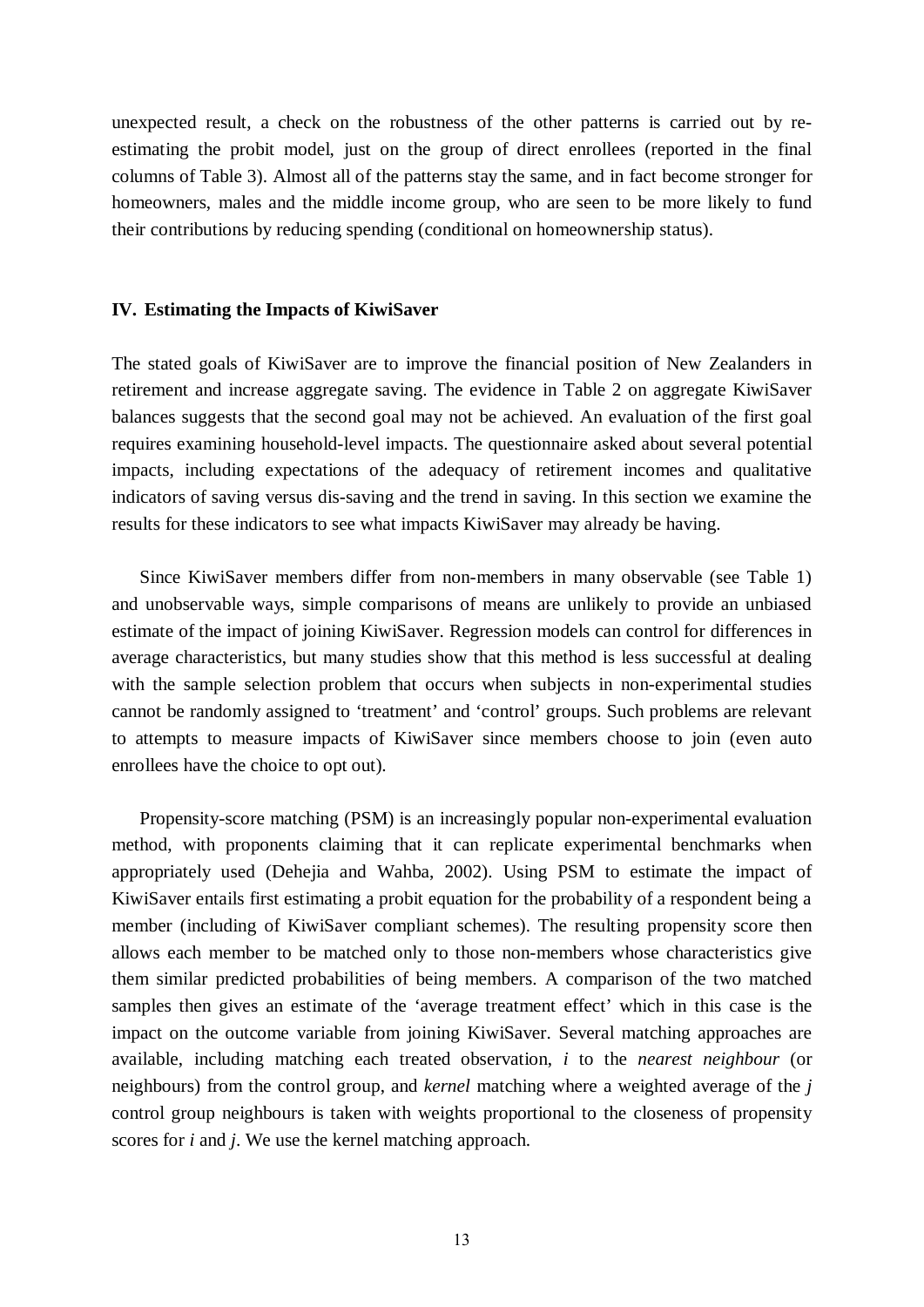Figure 1 illustrates the distribution of the propensity scores using a smoothed density. It is apparent that while many non-members have characteristics like those of members, others do not, given that the propensity scores for members range up to 0.69 but for non-members only to 0.53 (and many non-members have scores between 0.009 and 0.044 while no members have scores that low). Therefore in the results that follow, estimation of the average treatment effect is restricted to the area of common support, where the two distributions overlap. In other words, non-members who are quite unlike members are not used in the comparisons.



Figure 1: Distribution of the Propensity Scores for KiwiSaver Membership

 The results for the five possible impacts of KiwiSaver that are considered are reported in Table 4. These impacts are: (i) the respondent's expectation about the adequacy of their future retirement income, (ii) whether the respondent's household is currently saving, in the sense of spending less than income, (iii) whether they are dis-saving, by spending more than income, (iv) whether their saving has gone up in the past year, and (v) whether saving has gone down. In addition to the average treatment effects estimated with PSM, the table also reports the overall mean of these five variables and linear regression estimates of the treatment effects.

 The two statistically significant impacts apparent in Table 4 are that KiwiSaver members expect their retirement income to be more adequate than do non-members (by 0.4 points on a five-point scale) and they are more likely to report that their household saving has gone *down*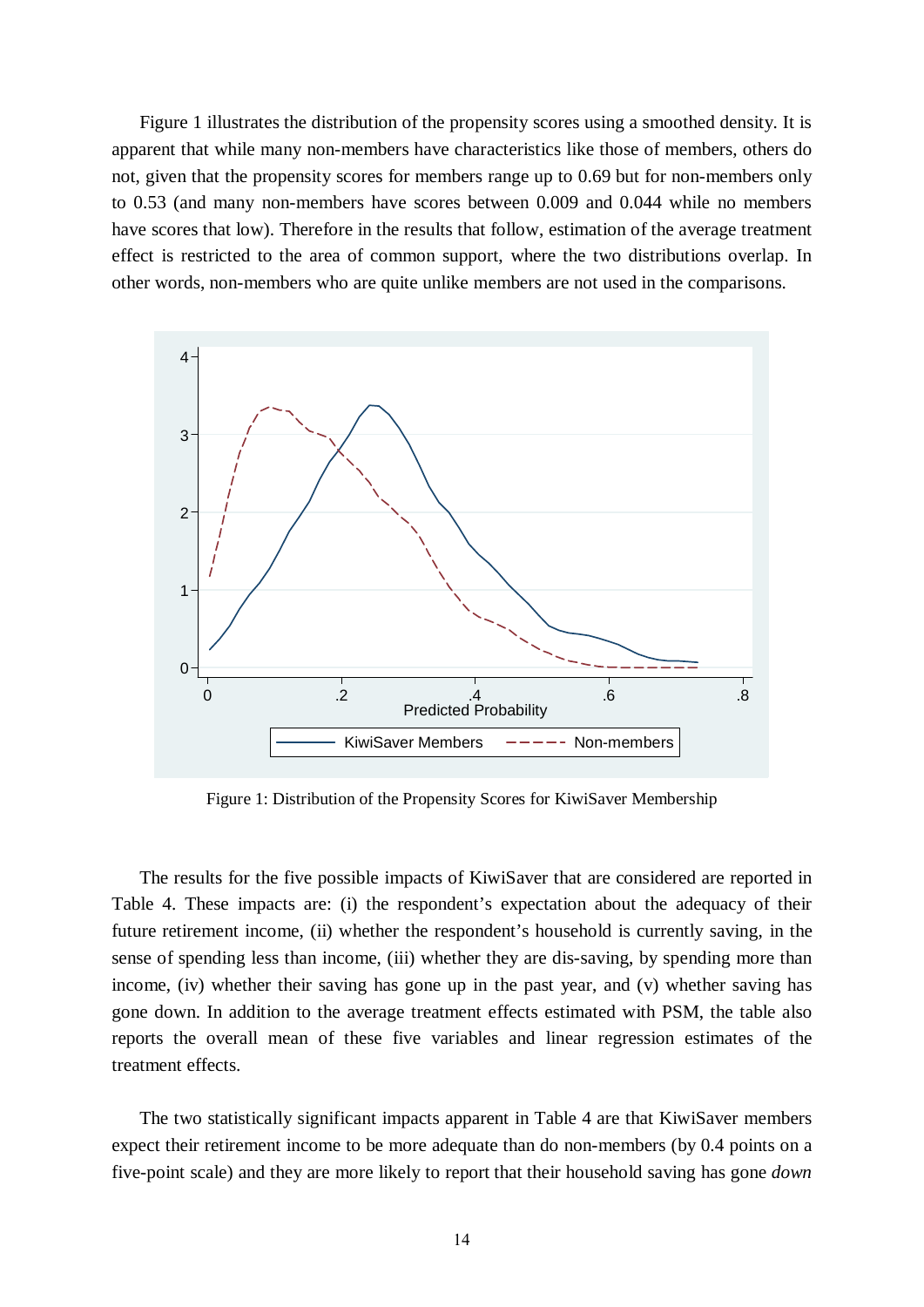in the last year. Specifically, 33 percent of the working age population live in a household where saving is reported to have gone down in the last year. But KiwiSaver members are even more likely to say that their household saving has gone down, with statistically significant treatment effects of 9.4 percent (PSM) and 11.6 percent (Probit). Perhaps this corroborates the finding in Table 2 that most of the money in KiwiSaver balances has not come from new saving since it is unlikely that respondents who had cut back on spending to fund their KiwiSaver contributions would then say that their saving had gone down.

| Table 4: Impacts of KiwiSaver Membership on Saving and Retirement Income Expectations |           |                             |                          |  |
|---------------------------------------------------------------------------------------|-----------|-----------------------------|--------------------------|--|
|                                                                                       |           | KiwiSaver Treatment Effects |                          |  |
|                                                                                       | Mean      | Regression <sup>a</sup>     | $PSM^b$                  |  |
|                                                                                       | (std dev) | $(\text{std error})^c$      | (std error) <sup>e</sup> |  |
| Expected adequacy of retirement income                                                | 2.552     | 0.387                       | 0.398                    |  |
| $1 =$ Totally inadequate, $5 =$ Very satisfactory                                     | (0.052)   | $(0.145)$ ***               | $(0.128)$ ***            |  |
| Household spends less than income                                                     | 0.456     | $-0.071$                    | $-0.029$                 |  |
|                                                                                       | (0.026)   | (0.071)                     | (0.052)                  |  |
| Household spends more than income                                                     | 0.126     | $-0.028$                    | $-0.006$                 |  |
|                                                                                       | (0.018)   | (0.035)                     | (0.031)                  |  |
| Saving gone up in the last year                                                       | 0.234     | $-0.014$                    | 0.009                    |  |
|                                                                                       | (0.022)   | (0.058)                     | (0.055)                  |  |
| Saving gone down in the last year                                                     | 0.327     | 0.116                       | 0.094                    |  |
|                                                                                       | (0.024)   | $(0.064)*$                  | $(0.056)*$               |  |

Note: Estimates are based on 480 observations for working age respondents to the KiwiSaver survey. The KiwiSaver membership includes those respondents in KiwiSaver compliant schemes. The models also include dummy variables for age group, gender, ethnicity, highest qualification, region, home and other property ownership, and income.

<sup>a</sup>An ordered probit is used for the regression model of expected adequacy of retirement income, and probit models are used for the other four impacts studied. The coefficients reported have been transformed into marginal effects, showing the effect of a one unit change in the explanatory variable on the probability of the outcome.

<sup>b</sup>Propensity Score Matching estimates, with the propensity scores estimated from a probit model of KiwiSaver membership, using dummy variables for age group, gender, ethnicity, highest qualification, region, home and other property ownership, and income. Five blocks of the propensity scores are created and the balancing property is satisfied. The average treatment effects are estimated by kernel matching, restricted to the region of common support and the standard errors are from 100 bootstrap replications.

 $c$  \*\*\* = significant at 0.01, \*\* = significant at 0.05, \* = significant at 0.1.

 Another notable feature from Table 4 is the low proportion of households who are dissaving, in the sense that they report spending more than their income. Less than 13 percent of the working age population live in such households (with no significant difference between those in KiwiSaver and those not), while the proportion of households who are dis-saving is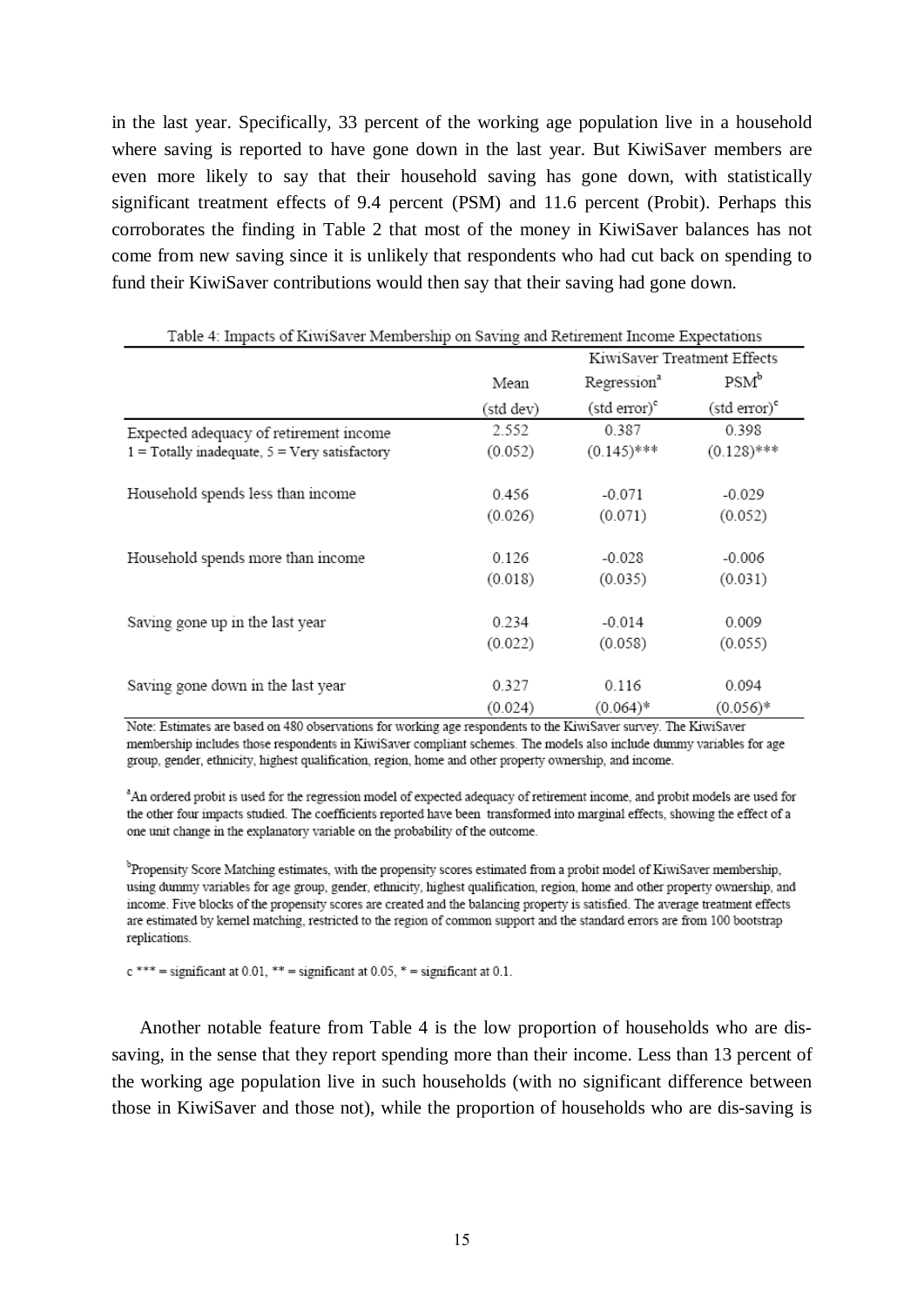only 10.5 percent.<sup>13</sup> Perhaps coincidentally, the 2002 Household Saving Survey (HSS) also found that 13 percent of adults had negative net worth, which would reflect a wealth stock position consistent with having a flow of dis-saving. 14 Another comparison is with the situation in the U.S., where the same question on spending more than income is asked, and where seven percent of households reported negative saving in 2004 (Bucks et al, 2006). The proportion in New Zealand who are dis-saving is only one-half higher than in the U.S., whereas an aggregate indicator like the (negative) household saving rate calculated from the sector accounts is 3,700 percent higher in New Zealand than in the U.S.<sup>15</sup>

 Although dis-saving by one-tenth of households may be a concern, it appears to be far a less widespread problem than is believed by key decision-makers. For example, the Minister of Finance often claims that 'for every dollar households earn, they spend \$1.15 on average' (Cullen, 2007). Such a claim appears to be inconsistent with the evidence in Table 4. Even if the 46 percent of households who spend less than income were assumed to spend exactly their income, for average spending across all households to be \$1.15 per dollar of income requires that the 10.5 percent of dis-saving households spend more than \$2.40 per dollar of income. It seems implausible that such relaxed budget constraints could exist in a competitive financial market, especially because the time series of the statistic (from the sector accounts) that generates the claim of \$1.15 spent per dollar of income has been negative 1993. In other words, those decision-makers and commentators who equate the aggregate household saving figures with an assumed micro-level behaviour also have to believe that profit oriented lenders have become increasingly lax over time, rewarding dis-savers with ever more generous budget constraints in each successive year. Such an assumption seems implausible and highlights the fundamental inconsistency between micro-level evidence on household saving, such as that reported in Table 4, and the aggregate estimates coming from the experimental household sector accounts (Le, 2007).

<u>.</u>

<sup>13</sup> A sample based on individuals overstates the importance of large households, who are more likely to dis-save, because a large household has more chance of having a resident selected in the sample. This can be corrected by redefining the sampling weight as the original weight divided by household size.

<sup>&</sup>lt;sup>14</sup> The HSS had separate samples of unpartnered individuals and couples, and the 13% is a weighted average of 24% of unpartnered individuals and 8% of couples having negative net worth. Some commentators such as Skilling and Waldegrave (2004) wrongly give unpartnered individuals the same weight as couples (rather than half the weight, since a couple has two people) and report that 16% of the population had negative wealth.

<sup>&</sup>lt;sup>15</sup> See Table 3 of Bollard, Hodgetts, Briggs and Smith (2006) for a comparison of aggregate household saving rates in the U.S. and New Zealand for 2005, which is the latest year with comparable data available.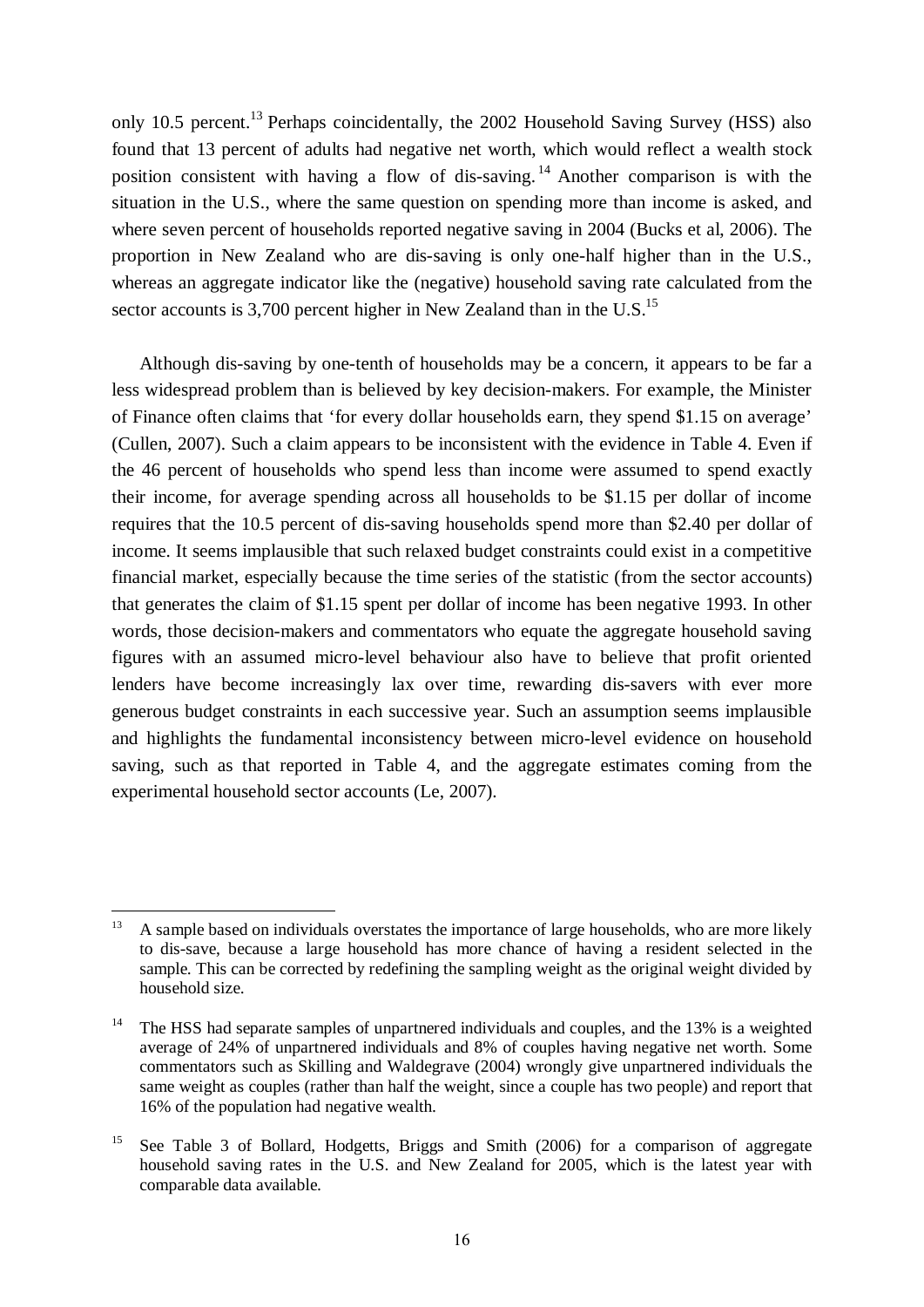### **IV. Conclusions**

<u>.</u>

The introduction of KiwiSaver and its associated tax incentives was designed to lift aggregate saving, correcting the alleged problem that New Zealand households are bad savers. However, the evidence reported here confirms findings from overseas (Attanasio and DeLeire, 2002; Engen and Gale, 2000; Engen, Gale and Scholz, 1994) that tax incentives encourage people to shift existing saving to the tax-preferred vehicles, with little change in overall saving but large costs to taxpayer. Specifically, we find that out of every dollar of KiwiSaver balances, only 9-19 cents are 'new' saving. The rest is either reshuffling amongst existing saving and debt by KiwiSaver members, or else taxpayer and employer transfers which decrease national saving elsewhere. When the deadweight loss of tax incentives is taken into account, KiwiSaver is likely to lower rather than lift national saving. A reduction in national saving would be even more likely if administration, compliance and implementation costs of KiwiSaver are counted and if some estimate were made of the productivity loss from having 'tax planning' once again become an important occupation in New Zealand.

 Moreover, there is a further cost to society of the KiwiSaver tax incentives, which comes from their impact on inequality. Gibson, Hector and Le (2008) show that once KiwiSaver achieves a 50 percent membership rate, the tax incentives will increase the Gini coefficient for income inequality by about 1.8 percent.<sup>16</sup> This offsets much of the five percent reduction in inequality that is achieved by New Zealand Superannuation.

 KiwiSaver also appears to be poorly targeted, if one of its motivations was to reduce spending by homeowners who have benefited from wealth effects due to rising house prices. Homeowners are the group who are least likely to pay their KiwiSaver contributions from reduced spending, and instead are able to reshuffle existing saving and debt to take advantage of the tax incentives. Similar patterns have been found in the U.S. (Benjamin, 2003). Instead, those who reduce consumption spending to contribute to KiwiSaver are more likely to be either female or Maori and Pacific Islanders. New saving from these groups may be undesirable in the sense of lowering lifetime utility by consuming less now to supplement a

<sup>&</sup>lt;sup>16</sup> It is possible to value this extra inequality, in terms of foregone social welfare, using the framework of the Atkinson inequality index, *A.* It can be shown that average per capita welfare is  $\bar{y}$  –  $\bar{y}$ <sub>A</sub>, where  $\bar{y}$  is average income (Creedy, 1996). The tax incentives for KiwiSaver cause the Atkinson index to rise by 0.85 percentage points, if the inequality aversion parameter is  $\varepsilon$ =1.0, and by 0.21 percentage points for an inequality aversion parameter of  $\varepsilon$ =0.5 (by comparison, Creedy and Sleeman (2005) use inequality aversion parameters of 0.2, 0.6 and 1.2 when evaluating excise taxes in New Zealand). Since average income is not being raised by KiwiSaver tax incentives, it is only the 'cost' term,  $\bar{v}_A$  that is relevant to the evaluation. Given average income of \$35,600, the per capita cost of the extra inequality ranges from \$75 ( $\varepsilon$ =0.5) to \$300  $(\epsilon=0.5)$ . The aggregate value of this loss in social welfare ranges from \$220 million to \$880 million.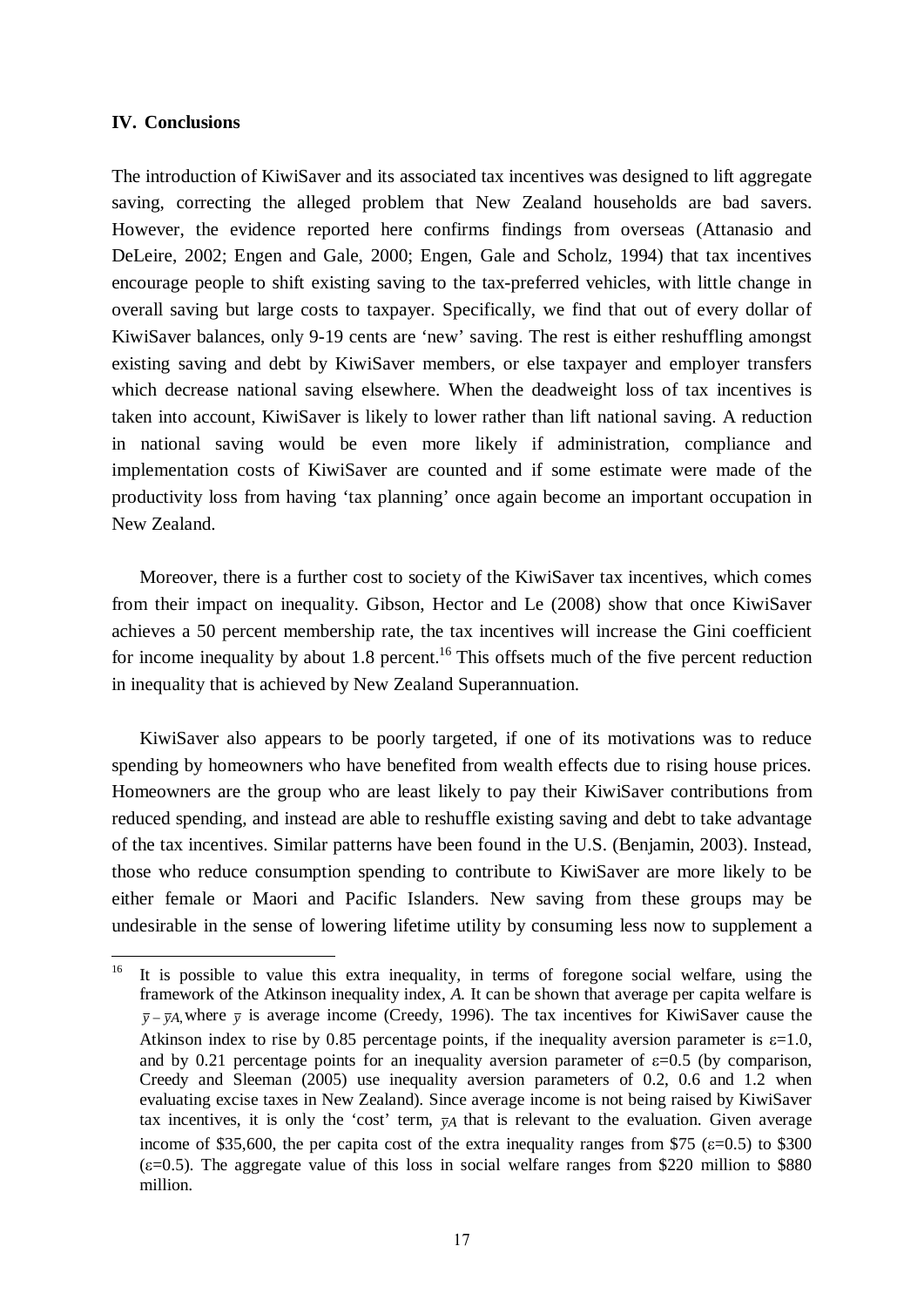future level of retirement consumption that will already be high relative to lifetime averages, given the high replacement rates that New Zealand Superannuation provides to these groups.

 The results reported here also undermine one of the rationales for KiwiSaver, which is that New Zealand households are bad savers. In contrast to this reputation, and claims of households spending \$1.15 for every dollar they earn (Cullen, 2007), only one-tenth of households report spending more than their income. Hence, given the enormous direct and deadweight costs, KiwiSaver is likely to be a costly and ineffective solution to a relatively small problem of insufficient household saving.

### **References**

- Attanasio, Orazio and Thomas DeLeire. (2002) 'The effect of Individual Retirement Accounts on household consumption and national saving.' *The Economic Journal* 112 (July): 504–38.
- Benjamin, Daniel. (2003) 'Does 401(k) eligibility increase saving? Evidence from propensity score subclassification.' *Journal of Public Economics* 87(5): 1259-1290.
- Bollard, Alan, Bernard Hodgetts, Phil Briggs and Mark Smith (2006) 'Household savings and wealth in New Zealand' Background paper prepared for Alan Bollard's presentation to INFINZ, Wellington 27 September 2006.
- Bollard, Alan and Chris Hunt (2008). Coping with Shocks a New Zealand Perspective. http://www.rbnz.govt.nz/speeches/3208927.html. A background paper for an address by Dr Alan Bollard to the Canterbury Employers' Chamber of Commerce, Christchurch 25 January 2008.
- Bucks, Brian, Arthur Kennickell, and Kevin Moore. (2006) 'Recent changes in U.S. family finances: evidence from the 2001 and 2004 Survey of Consumer Finances.' *Federal Reserve Bulletin*, vol. 92 (February 2006), pp. A1-A38.
- Coleman, Andrew (2006). 'Income and saving in New Zealand: an age cohort analysis'. Paper presented at Workshop on 'Housing, savings, and the household balance sheet' at the Reserve Bank of New Zealand, Wellington, 14 November.
- Creedy, John (1996) 'Measuring income inequality', *Australian Economic Review* 29(2): 236-246.
- Creedy, John and Cath Sleeman (2005) 'Excise taxation in New Zealand', *New Zealand Economic Papers* 39(1): 1-35.
- Cullen, Hon. Michael. (2007) 'Budget gives \$40 a week to support saving' 17 May, 2007 www.beehive.govt.nz [accessed 28 January, 2008].
- Dehejia, R. and Wahba, S. (2002) 'Propensity score matching methods for non-experimental causal studies', *Review of Economics and Statistics* 84(1): 151-161.
- Engen, Eric and William Gale (2000) 'The effects of 401(k) plans on household wealth' *Brookings Institute* Washington DC.
- Engen, Eric, William Gale, and John Karl Scholz. (1994) 'Do saving incentives work?' *Brookings Papers on Economic Activity* 1994(1): 85-180.